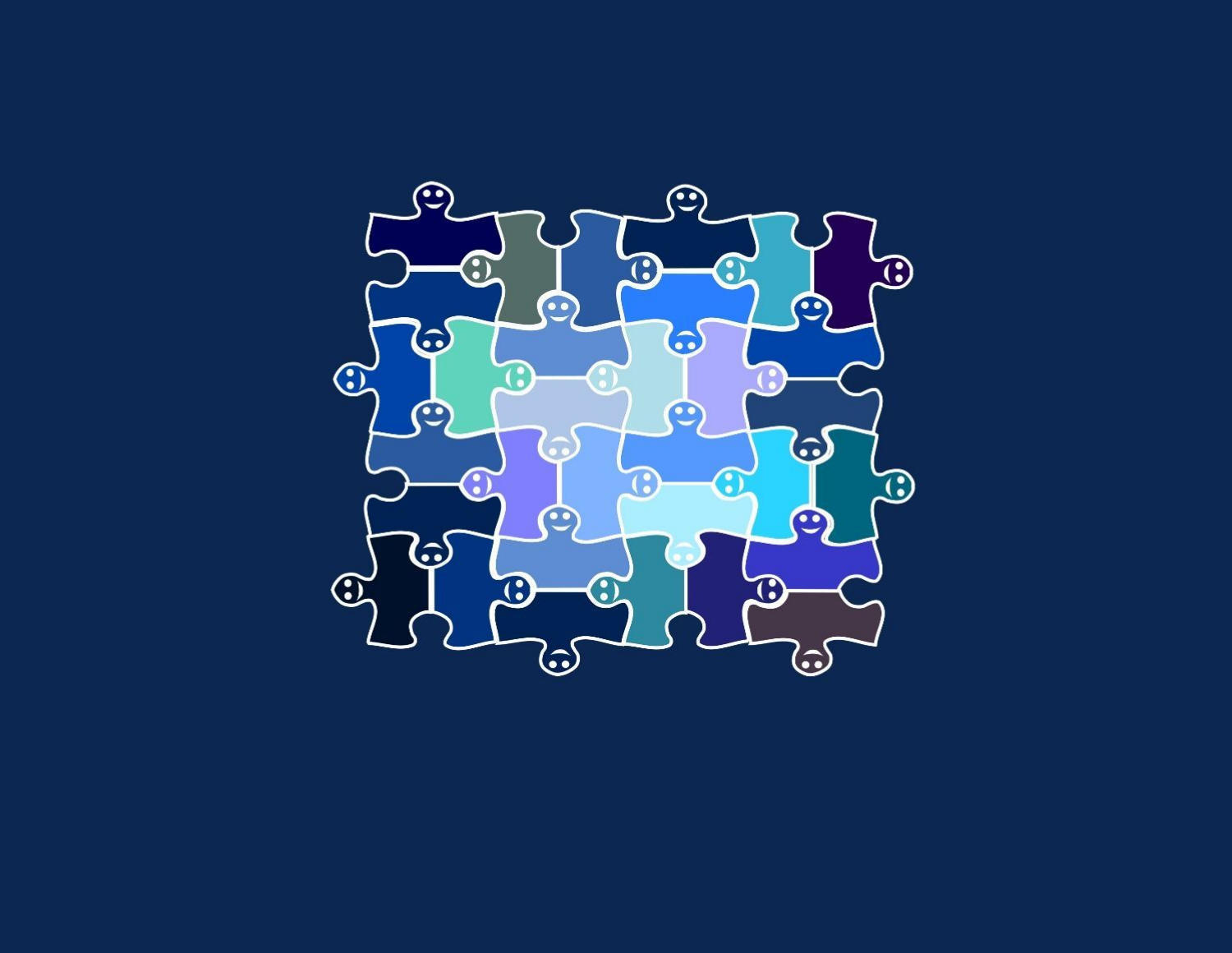# S.O.S. Booklet for Global Young Scholars Facing the Scientific and Ethical Challenges of the Modern Age

Authored by: Gjoneska, B., Camacho Toro, R., Simic, N., Solymosi, K.

AbuDouleh, A., Chies Santos, A., Chaouch, M., Elbaz, H., Enany, S., Giannarou, S., Gono-Bwalya, A., Haidu, D., Manzanares Chacón, M. A., Režek Jambrak, A.

> Supported by: InterAcademy Partnership Global Young Academy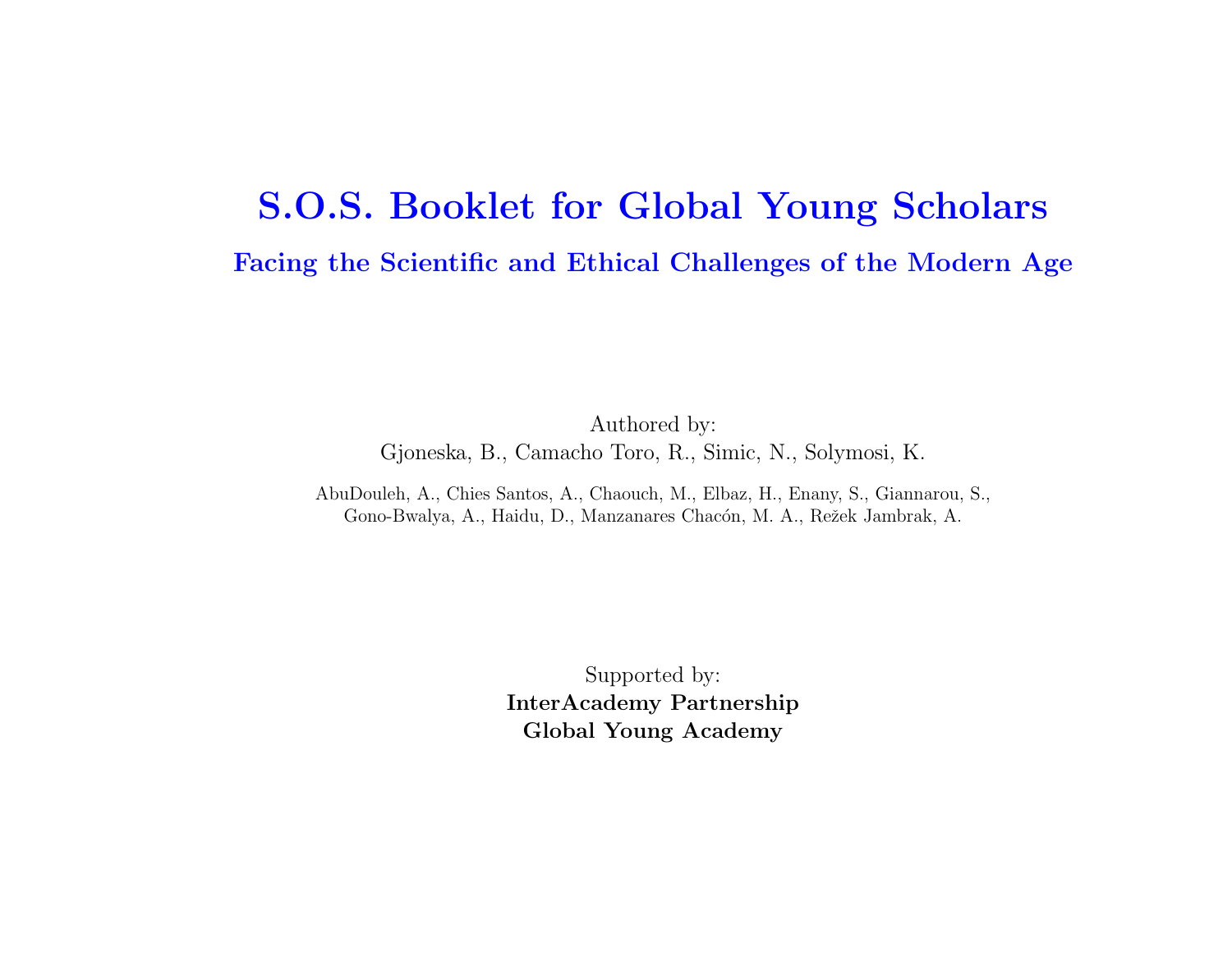#### InterAcademy Partnership

ICTP Campus, c/o TWAS Strada Costiera 11 34151 Trieste, Italy

#### Global Young Academy

c/o German National Academy of Sciences Leopoldina Emil-Abderhalden-Straße 37 06108 Halle (Saale), Germany

#### Cite this publication

Gjoneska, B., Camacho Toro, R., Simic, N., Solymosi, K., Abu-Douleh, A., Chies Santos, A., Chaouch, M., Elbaz, H., Enany, S., Giannarou, S., Gono-Bwalya, A., Haidu, D., Manzanares Chacón, M. A., Režek Jambrak, A. (2020). S.O.S. Booklet for Global Young Scholars: Facing the Scientific and Ethical Challenges of the Modern Age. Budapest: GYA/IAP Young Researchers Leadership Workshop in the Framework of the World Science Forum 2019.

#### Disclaimer

The contents of this document have been prepared by the cited authors and workshop participants. The views expressed in this document do not necessarily represent those of the individual academies of science, workshop funders, or any other organizations that provided support for the project.

Published in January 2020. C Gjoneska et al. This is an open access article distributed under the terms of the Creative Commons Attribution License (www.creativecommons.org/licenses/by/4.0/). It permits unrestricted use, distribution, and reproduction in any medium, provided the original authors and sources are credited. Additional copies of this report are available at GYA (https://globalyoungacademy.net/science-leadershipworkshop-at-world-science-forum-2019/) and IAP websites (www.interacademies.org/59027/SOS-Booklet-for-Global-Young-Scholars)

## Contents

| Introduction                                                                                     | 1        |
|--------------------------------------------------------------------------------------------------|----------|
| Science and Society:<br>How to bridge the gap between science and society?                       | $\bf{3}$ |
| Science and the Self:<br>How to turn our weaknesses into strengths?                              | 5        |
| Ethics in Science:<br>How to conduct ethical and responsible research?                           | 7        |
| <b>Funding in Science:</b><br>How to ensure fair allocation of funds to promising<br>researchers | 9        |
| Inclusivity in Science:<br>How to reduce existing inequalities in science?                       | 11       |
| Leadership in Science:<br>How to cultivate a young collective leader?                            | 13       |
| Appendix I Recommended Bibliography                                                              | 15       |
| Appendix II Contributors                                                                         | 17       |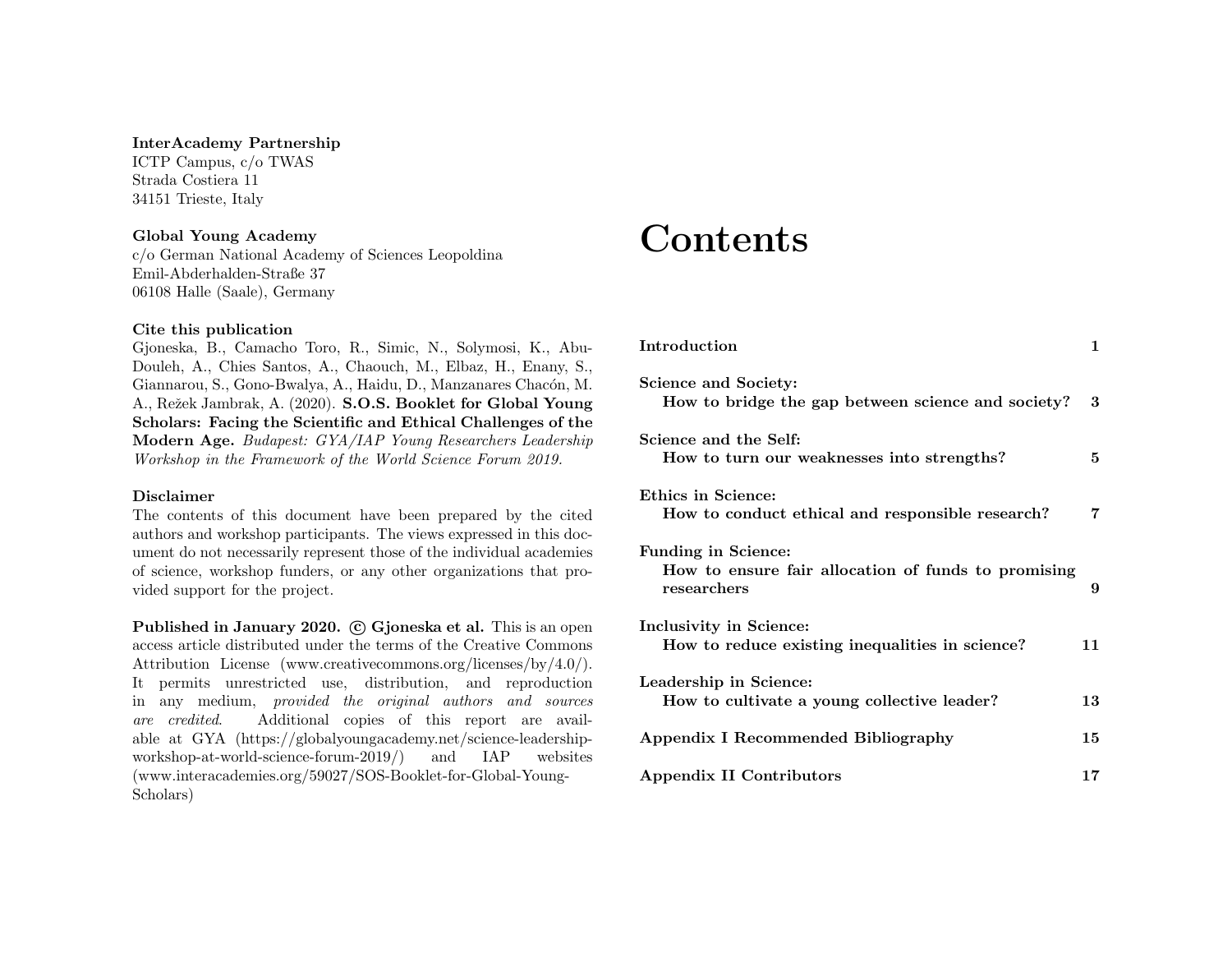## Introduction

Workshops are ideal getaways for scientists: they carry the premise of innovation through constant, uninterrupted interaction. In a framework of a workshop, the networks are fairly quickly established, nodes are fast identified and bonds secured. The "GYA/IAP Young Researchers Leadership Workshop" was one such event, organized under the auspices of the World Science Forum 2019. This workshop is considered as rather unique because it gathered forty promising scholars (in the early stages of their academic careers), from four corners of the world, and five different continents. The scholars were nominated by their national academies (based on their outstanding portfolios) and selected by the co-hosting organizations (the InterAcademy Partnership, Global Young Academy and the Hungarian Academy of Sciences). Soon, the diversity and versatility created a hub of creative thinking, and facilitated the outputs. By the end of the days, encouraged by the facilitation team from Knowinnovation/Inclusive Innovation, participants engaged in so many ways, that results inevitably followed. So, what started as a daring social experiment, unfolded beautifully as a scientific experiment of a sort. Indeed, for the concluding exercise people were performing some simple scientific tasks: identifying the most urgent scientific and ethical challenges of the modern age (via the method of brainstorming), performing real-life, macro-scale analysis (by clustering separate challenges into similar groups), and charting models to find the possible solutions (organized in teams). Here, we summarize the main outcomes of our final exercise. By the time we arrived to the solutions, we have already grown as teammates.

The following document is also an attempt to join forces, and reinforce the proactive voices coming from our fellow peers, from all parts of the world. We believe that a world so vehemently perturbed by vicious circles of disinformation, would greatly benefit from any attempt to perpetuate virtuous circles of valuable information. Therefore, we took it upon ourselves to set a positive example and support the strong unison voice by the global young leaders which resounded with clear and resonant messages on many occasions at the World Science Forum 2019. The Declaration on the Guiding Principles of Young Academies<sup>1</sup> in particular, is a document that proved to be instrumental upon shaping of our material. It was launched in our presence, and with us as witnesses to the power of joint efforts and shared core values. It inspired many of our thoughts (about the positive impact of science on the society, the diversity and inclusivity, as well as the responsiveness and responsibility of young scientists). However, we still keep a line of distinction in our material by emphasizing the role of individuals (instead of academies) and emerging young leaders in particular (as predecessors to the future established leaders). We specifically focus on the need for personal improvement in parallel to the desire for personal advancement. Here, we would also like to acknowledge the Code of  $Conduct^2$ , issued by a group of young scientists at the World Economic Forum 2018. This document provided a very good starting base for our booklet, and inspired our approach. We considered their written recommendations and tried to place them in a causal model, first by identifying the problem, then pointing to its related challenges, only to conclude by a short summary of available solutions. We believe that both documents are complementary, as they both help to face current obstacles as challenges, and to focus on the solutions rather than the problems.

 $\boxed{1}$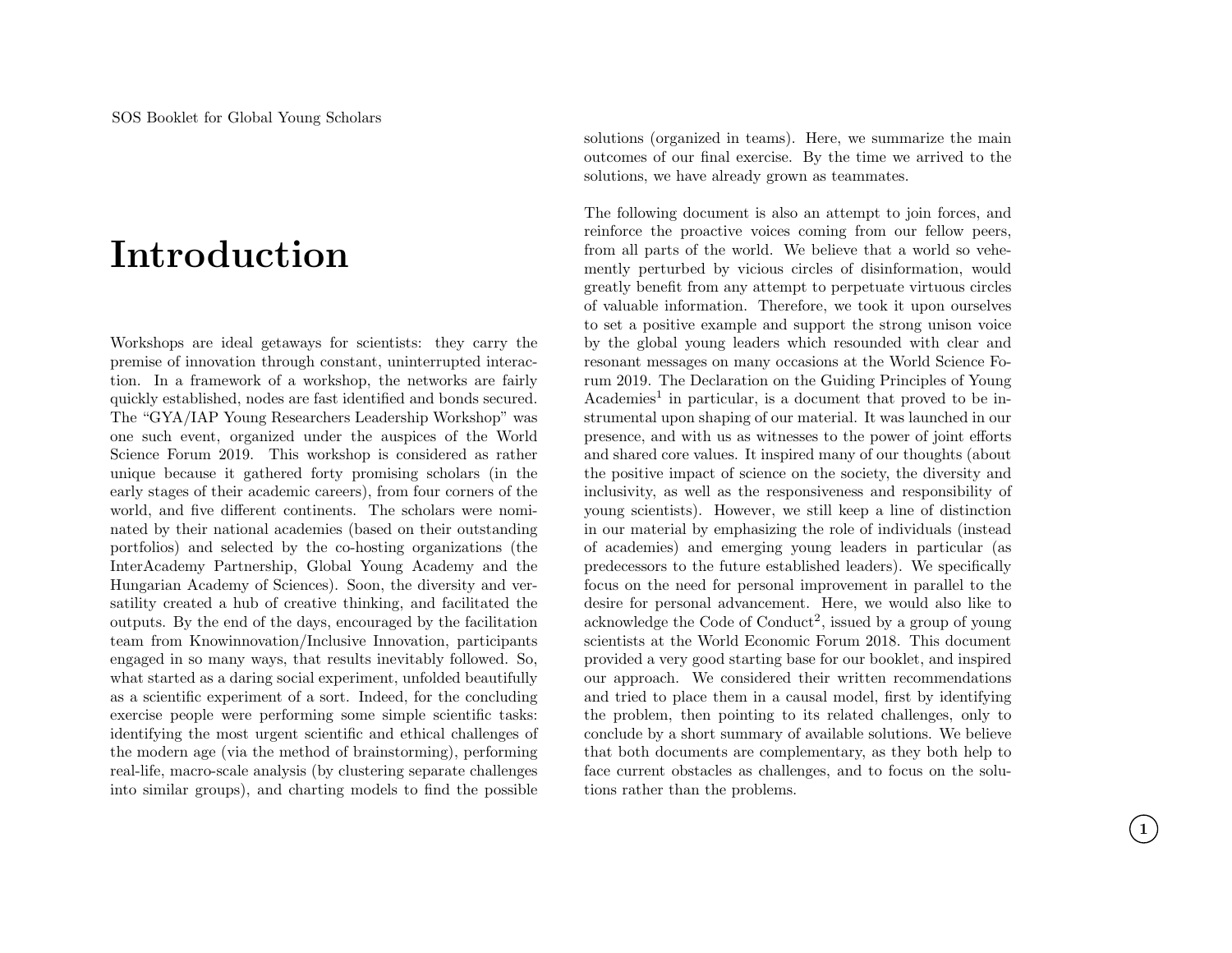We hope that the material at hand, will be strong testament to the power of youth, action, education and encouragement, inspiring many forthcoming generations of scientists.

 $\bigcirc$ 

<sup>&</sup>lt;sup>1</sup>Oni, T., Toldi, Gergely., Jayasundara, D., Egbetokun, A., Ahmed, N., Rios, C. (2019). Declaration on the Guiding Principles of Young Academies. Berlin: Global Young Academy. Retrieved from: https://globalyoungacademy.net/wp-content/uploads/2019/11/Declaration-YAs-2019.pdf <sup>2</sup>Young Scientists. (2018). Code of Conduct. Geneva: World Economic Forum. Retrieved from: http://www3.weforum.org/docs/WEF Code of Ethics.pdf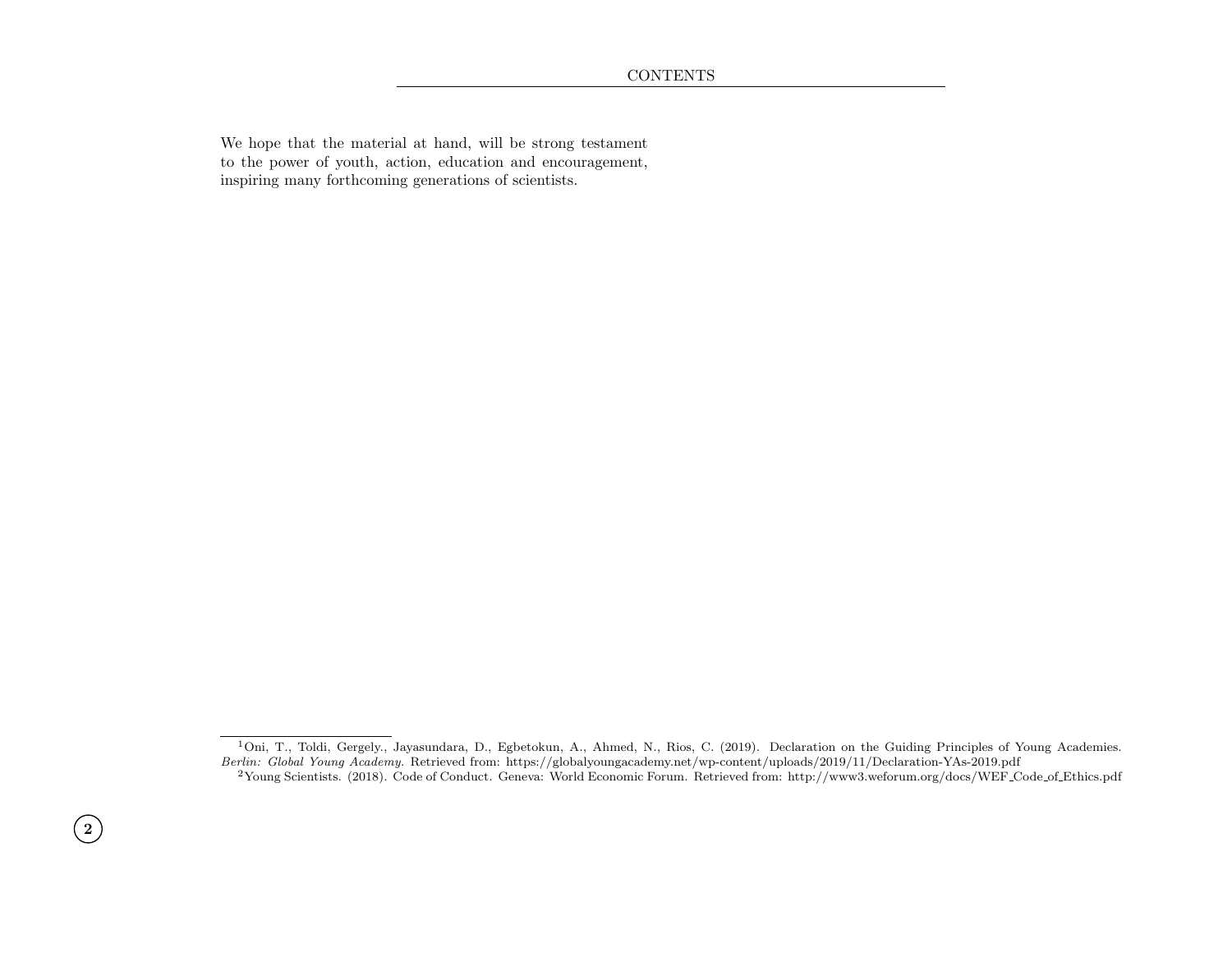# Science and Society: How to bridge the gap between science and society?

Science of today is accessible to virtually any citizen (mostly via internet) and it is usually practiced by the educated scholars. This was not the case until very recently. Indeed, throughout all human history, the knowledge landscape was populated by the elites. The learned societies consisted of the wisest and the wealthiest, or the best and the richest, the chosen few who were granted access to science. In the last decades however, the positions are gradually changing and tables are slowly turning toward a better and less exclusive science. Indeed, modern science can be easily used, but it also can be abused. The global citizenship, the increasingly interconnected societies and the advanced technologies can instantly transform the perks of modern science into its perils and its potentials into its pitfalls. The result is often a paradox: a society that is heavily wired and equipped with instant access to every citizen and every scientific fact, suddenly becomes distanced from both science and its citizens. The gap between society and science becomes so evident, that the need for action is urgently required.

The problem A void is quickly widening between scientists and citizens of today. The abyss becomes filled with unfiltered noises and resounding echoes from the ideological echo chambers (via social networks), the propaganda and disinformation machineries (via modern media), moral outrage and hate speeches from groups and individuals (via digital platforms)<sup>3</sup>. In the era of the modern living, one saying strikes with a particular meaning: a lie can travel around the world and back, while the truth is still lacing up its boots. In fact, nowadays the proverb is so amplified that it becomes alarming, and intensified enough to even become distressing. So much so, that the quest for truth quickly morphs into a race with time.

The challenges The time-pressing circumstances orient our quest for solutions towards deconstruction of the existing relationships: between scientists and citizens on the one hand, or between scientific institutions and governmental bodies on the other. Both relationships on both sides are often burdened with stereotypical and prejudiced regards, judgements or even accusations. For instance, scientists are often viewed as professionals who are distant, disinterested and disconnected from the society, due to the lack of an immediate visibility of their work results. Hence, they are increasingly exposed to public scrutiny and (often unsupported) criticism by ill-intended or less-competent individuals/groups. Their findings are frequently denied, exaggerated or misinterpreted by various sources and for various reasons. Also, scientific institutions are often included in conspiratorial narratives or plots, and described as conduits of some/one's secret agenda or propaganda. On the other hand,

 $\left(3\right)$ 

 $3$ Marwick, A., Lewis, R. (2017). Media Manipulation and Disinformation Online. New York: Data & Society Research Institute. Retrieved from: https://datasociety.net/pubs/oh/DataAndSociety MediaManipulationAndDisinformationOnline.pdf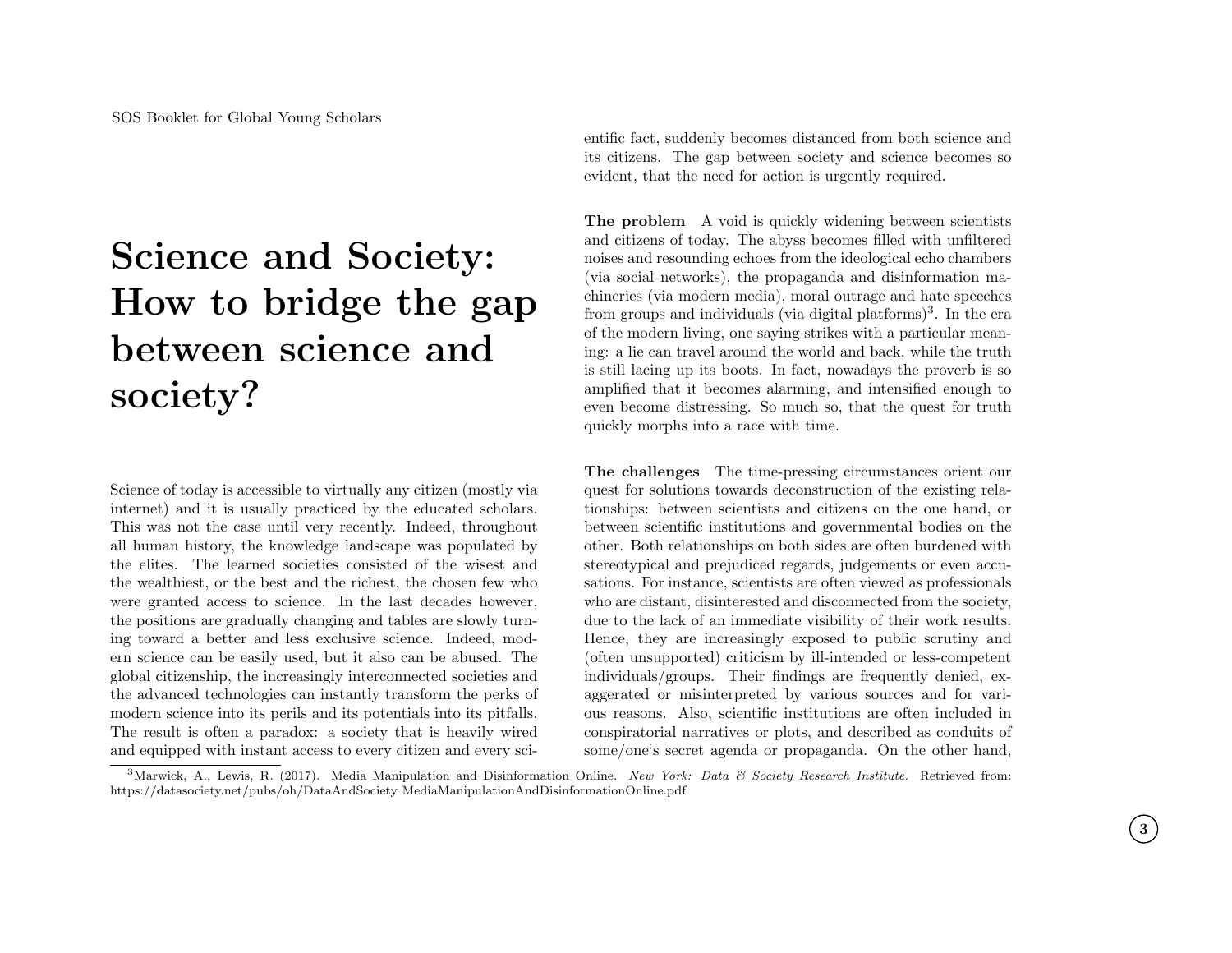scientists and institutions perceive the attempts for bottom-up approach and grassroot movements as inefficient. As a result, they consequently invest insufficient efforts to engage with the public. This produces a reduced trust in science and decreased perception of trustworthiness of its gatekeepers (i.e., the researchers) or enablers (i.e., the scientific institutions). The final outcome is an overall drop in the critical thinking and media literacy of citizens, and the rise of populism around the world, as the main challenges of the modern age.

The solutions The relief in the tension and relaxation of the strenuous relationship between scientists and citizens, can only be achieved through joint efforts on both sides. The scientists can strengthen ties with citizens via the mediators (science journalists) by taking to the available platforms and media outlets. Also, they could act as science communicators themselves, firstly by attending adequate training courses that will empower them to effectively voice their outcomes to a larger audience<sup>4</sup>. The science communication strategies could include: issuing press releases and providing accurate, precise and fact-checked information in a written format (on science blogs, websites and portals), or engage in public debates and invited talks in front of wider public. Effective science communication would reap the best results if it is especially focused towards policy makers and governmental representatives, and considered upon creating strategies, or voting public measures and policies. Young global scholars are also important as they can easily bridge the gap between the nations (blending mobility with multiculturalism) and generations (blending experience with enthusiasm), thus serving as cultural and societal ambassadors. On the other hand, citizens could strengthen ties with scientists by becoming citizen scientists themselves. Namely, they could inform and improve the scientific conduct by asking relevant questions or

4

providing empirical insights, thus becoming cooperators (to scientists) and indirect consultants (in the research process). In order to do so, they would be acquainted/skilled in the critical thinking and problem solving strategies, because they will have direct access to the sources of science (by interacting with scientists on public seminars, open days, workshops). So, an integrated approach by the system (evident in the introduction of critical thinking very early in the educational process), by scientists and citizens together, will improve the cultural understanding, the collective well-being, and democracy in today's societies.

<sup>&</sup>lt;sup>4</sup>World Science Forum. (2019). Declaration of the 9<sup>th</sup> World Science Forum. Budapest: Hungarian Academy of Sciences. Retrieved from: https://worldscienceforum.org/data/cikkek/declaration/WSFdeclaration2019 print.pdf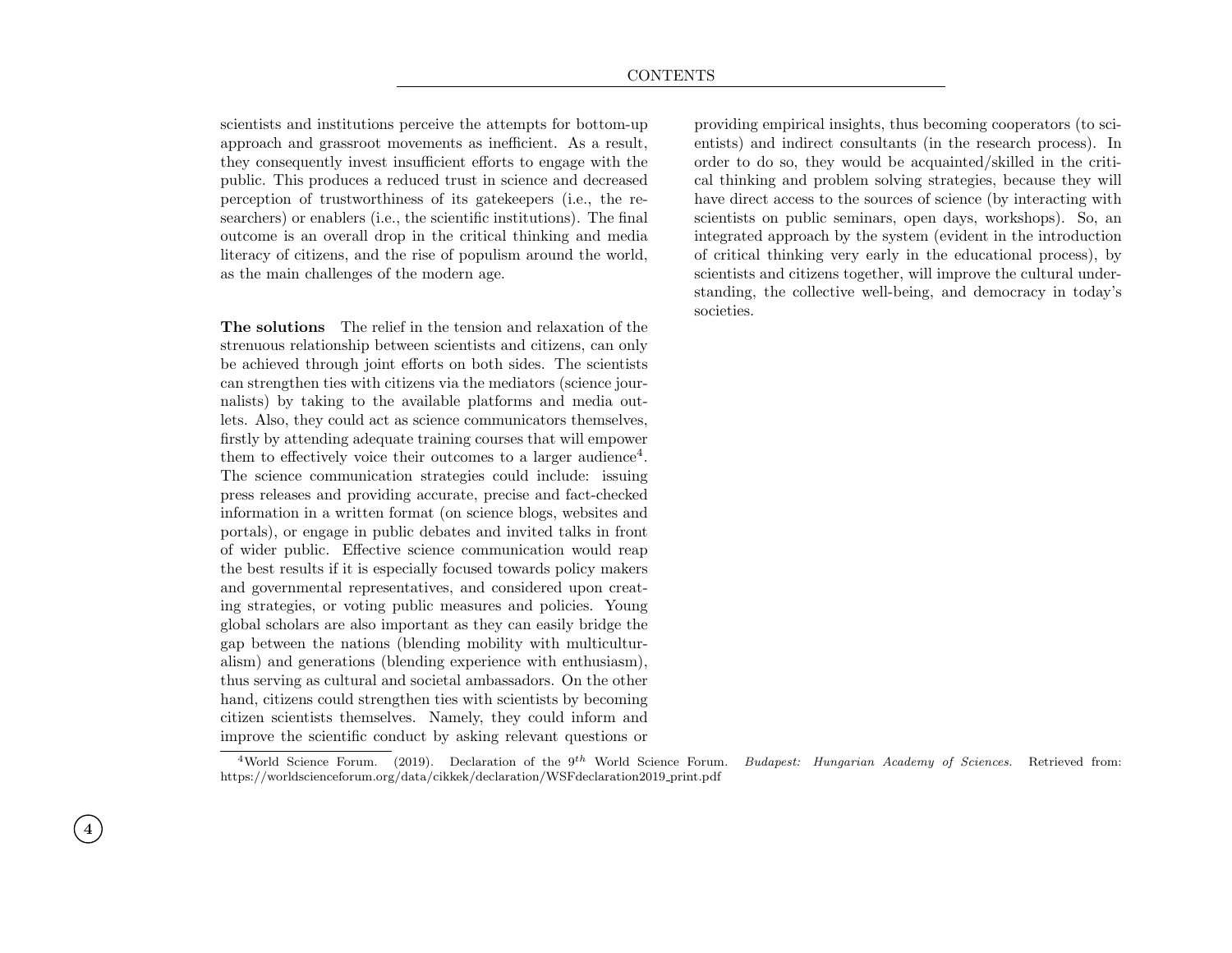# Science and the Self: How to turn our weaknesses into strengths?

The problem Scientists are often regarded as professionals with enhanced freedom and autonomy, increased mobility and adaptability. As such, they are expected to easily overcome great distances, language barriers or organizational difficulties and to delve directly into science. As a result, they are often neglected as individuals with personal needs and fears, desires and challenges, striving and hesitations. So, enabling a supportive work environment where scientists can flourish as individuals and professionals, while their soft skills and work capacities can reach the peak of their potential, bears an utmost importance. Hence, we need to address the topic of continuous self-analysis and self-improvement, but also issues like burnout or self-exploitation and work-life balance as major challenges among young scientists.

The challenges Nowadays, scientists are often invited, addressed, presented, or acknowledged simply as experts. The word 'expert' itself is rather controversial and contested with opposing meanings. One is pejorative (when the term is trivialized, banalized and emptied from its content) while the other is authoritative (when it seems imposing and self-evident). Either way, scientists as experts are often perceived as professionals with inhuman properties (endowed with either business-like or god-like characteristics, the latter even referred as 'scelebs'), ready to jump at the opportunity and accept any given challenge. The situation might be worsened by the very demanding work requirements for highly qualified researchers with outstanding competences, and a strong competitive environment. All this could instigate undesirable behavior (more selfish than altruistic), and push ambitious scientists into extremes of selfexploitation, self-exhaustion and burnout syndrome.

The solutions The first step would consist in a broad analysis of self, and the labels which predominate the scientific discourse. As a result, the real issues would be called by their real names, and the challenges will be properly addressed. Our thoughts precede words, and our words proceed to shape actions, so the quest for self-improvement should always be mindful of how our thoughts are materialized, and how our actions realized. We should start from the very beginning and replace the phrase 'self-development' (which can be regarded as mechanistic) with 'personal investment' as an expression that is more humane and more suitable altogether. According to the personal investment theory<sup>5</sup>, the driving force (i.e., motivation) behind each professional achievement depends on the following factors: one's perception of oneself (i.e., dispositional traits like the sense of competence, self-reliance, goal-directedness); perceived possibilities in one's surroundings (i.e., situational factors like the choices and alternatives available in the situation at hand) and the personal incentives (i.e., the professional advancement in status and affiliation, as well as mastery of skills). So, the phrase 'personal investment' mphasizes the very process

 $(5)$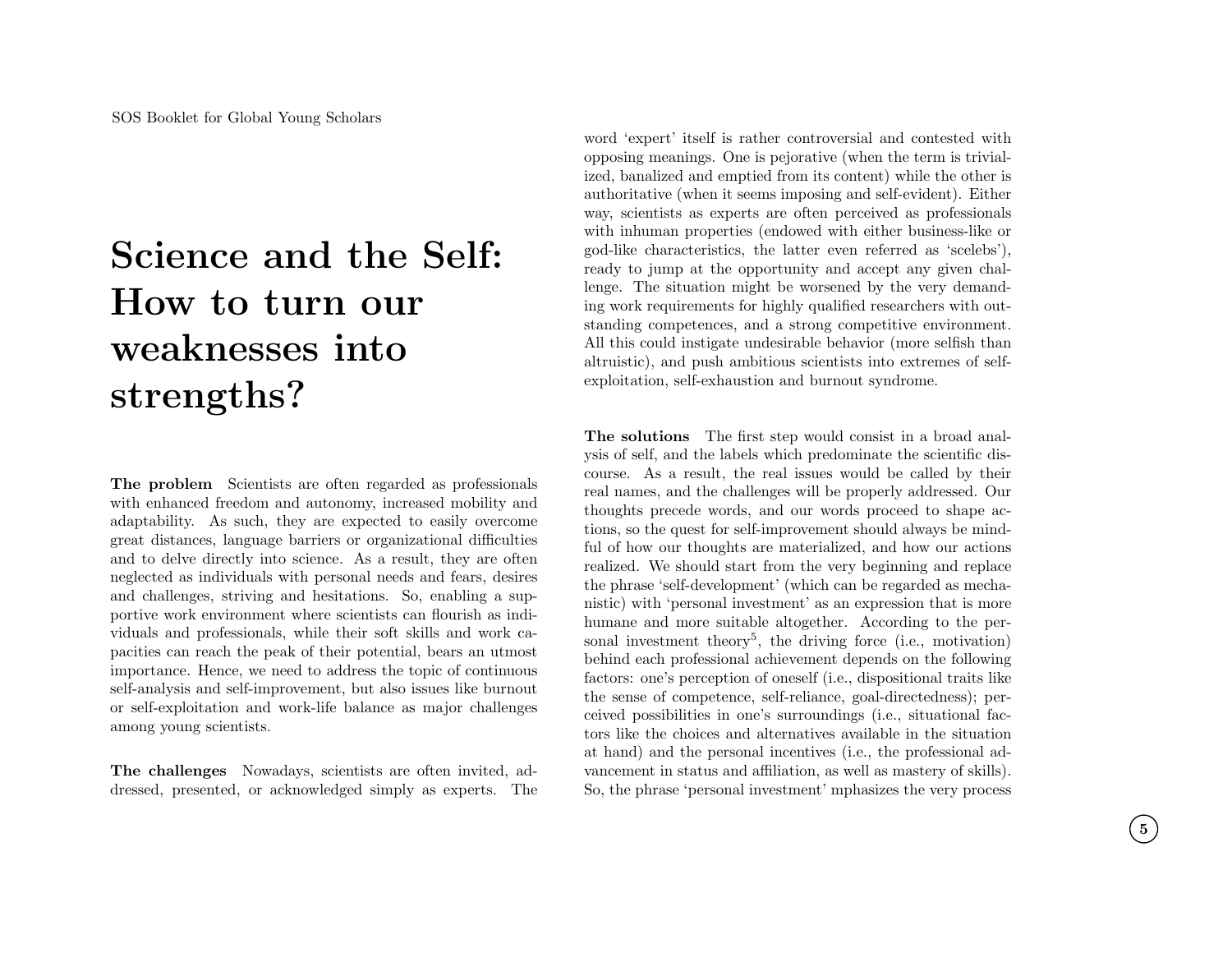rather than the result, the means instead of the end. This could lead to a shift from a goal-directed behavior (implying machiavellian approach based on ambition) to a learning-oriented behavior (emphasizing the main outcome of each research undertaking). Speaking of which, the 'problem-solving strategies' (focusing on the problem and implying a negative regard) could also be replaced with 'challenge-seeking activities' (emphasizing the proactive and overall positive approach). Also, the idiom 'soft-skills' could be equally considered as the term 'analytical skills' or 'reflective skills' since all are deemed relevant for researchers (to bind empathy with rationality). In fact, according to the Immediate Past Co-Chair of the Global Young Academy (2019/2020), the term 'soft skills' should even be eradicated and replaced with the expression 'critical skills' because if the science requires "to step-up, to lead the way in achieving a more inclusive and peaceful society, these are indeed the critical skills that are required of the scientists"<sup>6</sup> . Once the challenges are recognized and addressed, the second step would be to accept them. On the educational level this would imply an update of the curricula to include courses for personal improvement and professional advancement, as well as update of professional relations to include frequent consultations, team-building activities with peers, counseling sessions with superiors, and scientific communication with citizens for dissemination of results. What could follow next, is unfurling of a chain of reactions, both visible on the individual and the societal level, that could inevitably improve life of the scientists and the science of the modern day.

 $\left( 6\right)$ 

 $5$ Maehr, M. L., Braskamp, L. A. (1986). The Motivation Factor: A theory of Personal Investment. Lexington Books: DC Heath and Com.

 $6$ Address speech by Dr. Tollulah Oni. (2019). Thematic Session on Science for Peace: Success and Future Responsibilities. Budapest: World Science Forum. https://mta.videotorium.hu/en/recordings/35426/thematic-sessions-i-a-science-for-peace-successes-and-future-responsibilities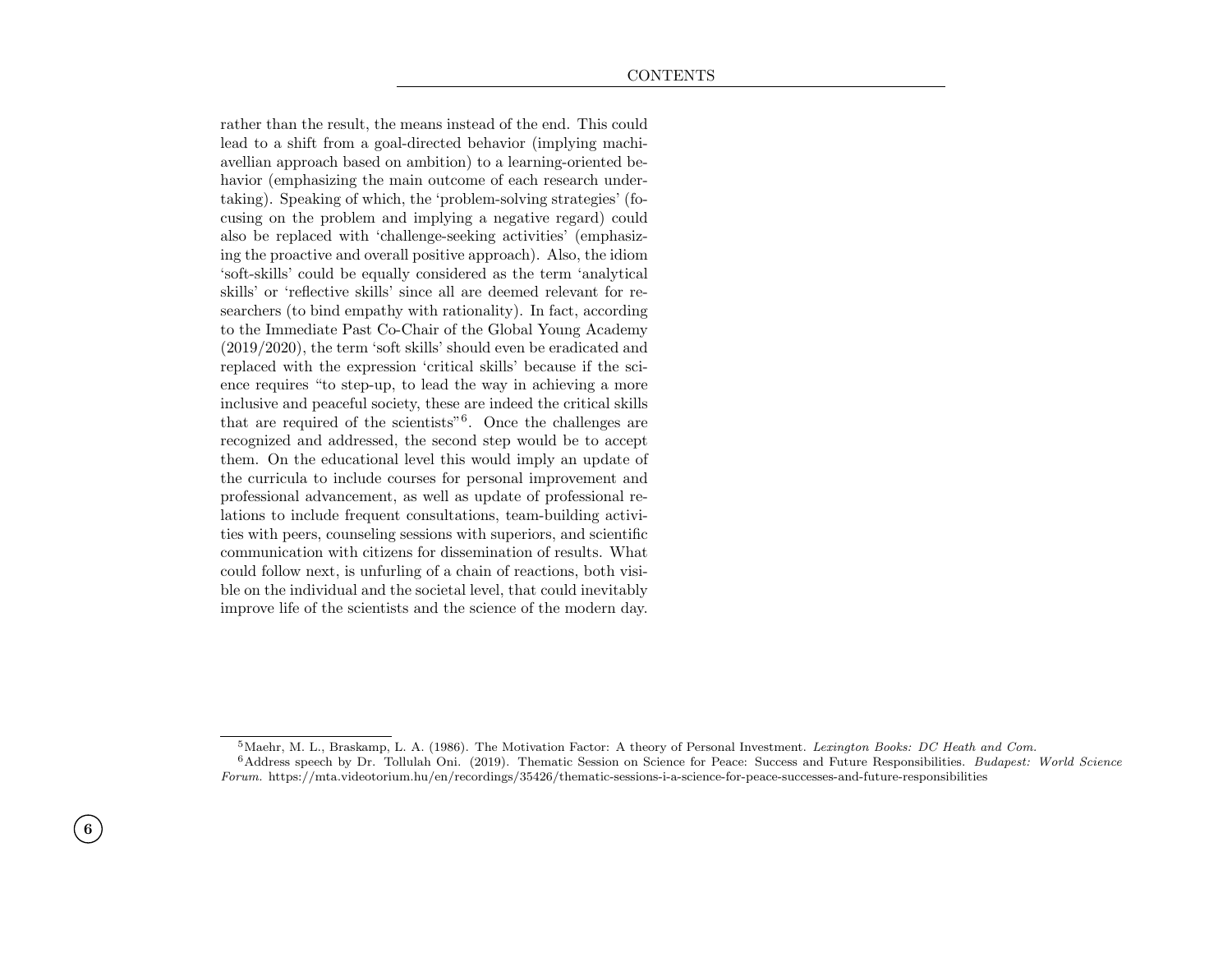# Ethics in Science: How to conduct ethical and responsible research?

The problem Scientific research tends to be formal and objective, while ethical considerations may be subjective. Science relies on facts, while ethics relies on reaching mutual understanding and consensus of shared opinions. Specifically, ethics consists of recommendations for groups (ranging from professionals to nations) referring to: high quality practices, legally sound procedures and outcomes for the greater good of the citizens. Scientists are bound to follow ethical rules by the nature of their call (serving as advocates of the objective truth), and often by the nature of the job (especially when it involves human or animal subjects). However, outside the mentioned confines, scientists are rarely instructed on what they should specifically do, and what they should not. This enables the freedom and autonomy of the scientist, as well as trustworthy relations between researchers, which are the main prerequisites of conducting science. However, here we specify some additional recommendations and outline possible solutions, that would help global young scientists in conducting ethical research.

The challenges The world of science is burdened with ethical dilemmas and riddled with a myriad of possible solutions. One of the many questions for instance, is whether we are allowed to interfere in our future offspring's genome? Can we 'play' with embryo cells? Can we modify stem cells? Can we create human-animal hybrids? How about producing genetically modified plants or products? Can we allow robots to "live", make deals, or even kill? There are many controversies which need to be addressed by science ethics. But who can decide on the recommendations, limitations, and cut-off values? Who can voice, impose or even enforce them? More importantly, are scientists obliged (by law or other means) to accept these values or not? The vast world of ethical challenges is approached in differing ways by different scientists (depending on their upbringing, training, socio-cultural surrounding, and their understanding of the issue at hand). Typically, some succumb to the utilitarian approach and consider the outcomes through the lens of the greater good for many (the so-called 'primum optime curare' principle in medical ethics). Others, are acquiring the deontological approach and always considering the beneficial outcome in absolute terms (i.e., 'primum nil nocere' principle in medical ethics)<sup>7</sup>. Both groups of scientists are dealing with science as an open platform for improving society and humanity as a whole.

The solutions These controversial aspects and issues could be solved through an integrated framework. Both governmental institutions (e.g. ministries of education and science) and academic institutions (i.e., universities, research institutes, or science publishing outlets) should assume proactive roles for eth-

 $(7)$ 

<sup>&</sup>lt;sup>7</sup>World Medical Association. (2013). Declaration of Helsinki: Ethical Principles for Medical Research Involving Human Subjects.  $64^{th}$  WMA Assembly, Fortaleza, Brazil. Retrieved from https://www.wma.net/wp-content/uploads/2016/11/DoH-Oct2013-JAMA.pdf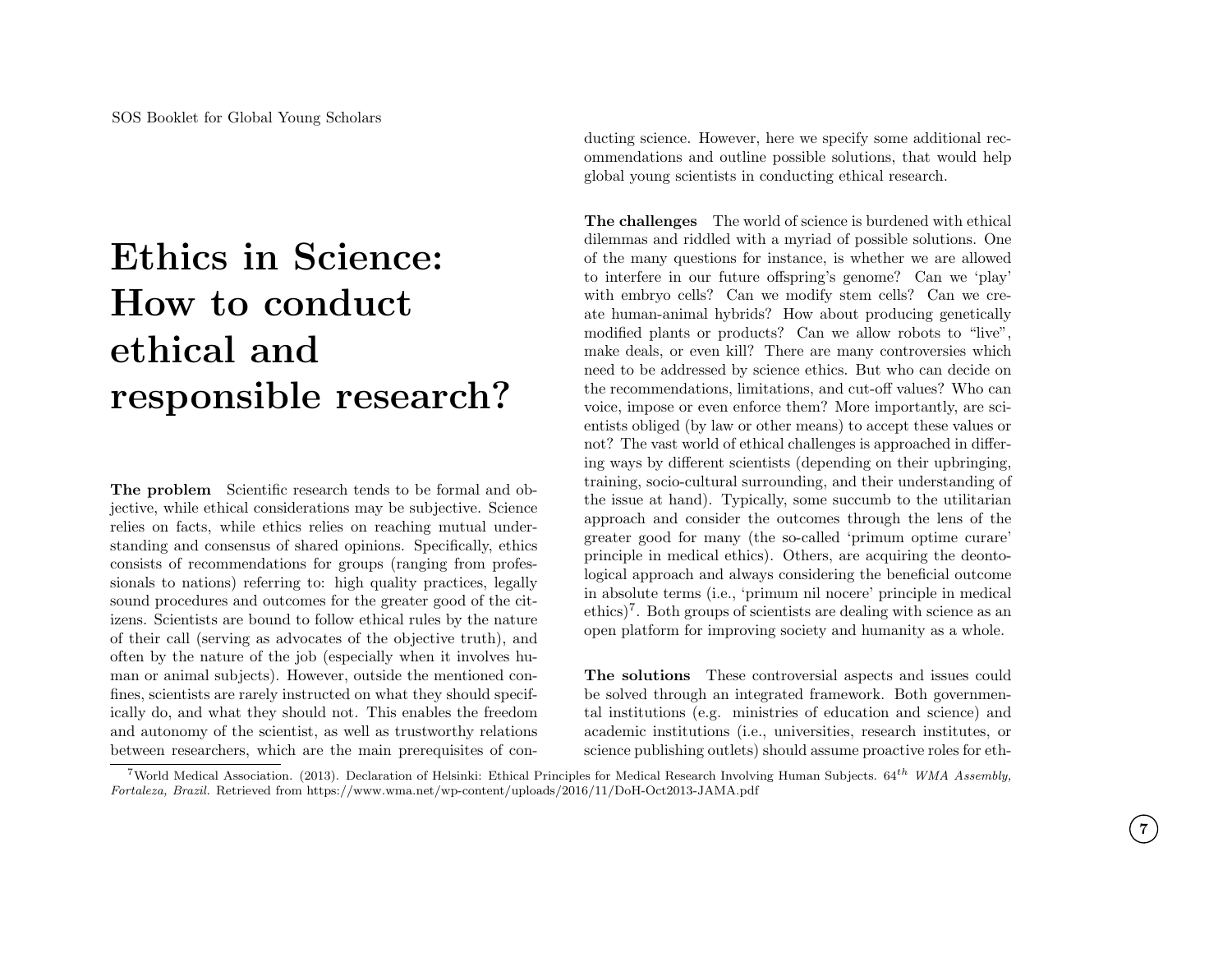ical conduct of science. Associations of academies <sup>8</sup> and international scientific organizations are advised to come forward with recommendations, codes of conduct, declarations or manifestos for conducting ethical research practice. Within science organizations, SWOT analysis should be performed to identify the internal strengths and weaknesses, while plenary surveys and case studies should be conducted to address the community issues. The role of the funding agencies should be equally discussed and funding process carefully monitored (as described in the section on "Ethical funding in Science"). Different sanctions or penalties can be considered for the misusers or abusers of science, as security measures. On the other hand, certain recognitions (like badges of honor, material awards, special mentions or other benefits) can be considered for prominent and exemplary individuals, who set a positive example and stimulate the others toward achievement of the same goal. With regards to the wider society, promotive materials (i.e., booklets, leaflets or flyers) should be developed, published and disseminated. Public fora should be held frequently to discuss and resolve ethical issues, raise public interest and awareness, as well as mark societal progress in parallel with the advances in science.

 $\left(8\right)$ 

<sup>8</sup>All European Academies (ALLEA). (2017). The European Code of Conduct for Research Integrity. Berlin: Brandenburg Academy of Sciences and Humanities. Retrieved from https://ec.europa.eu/research/participants/data/ref/h2020/other/hi/h2020-ethics code-of-conduct en.pdf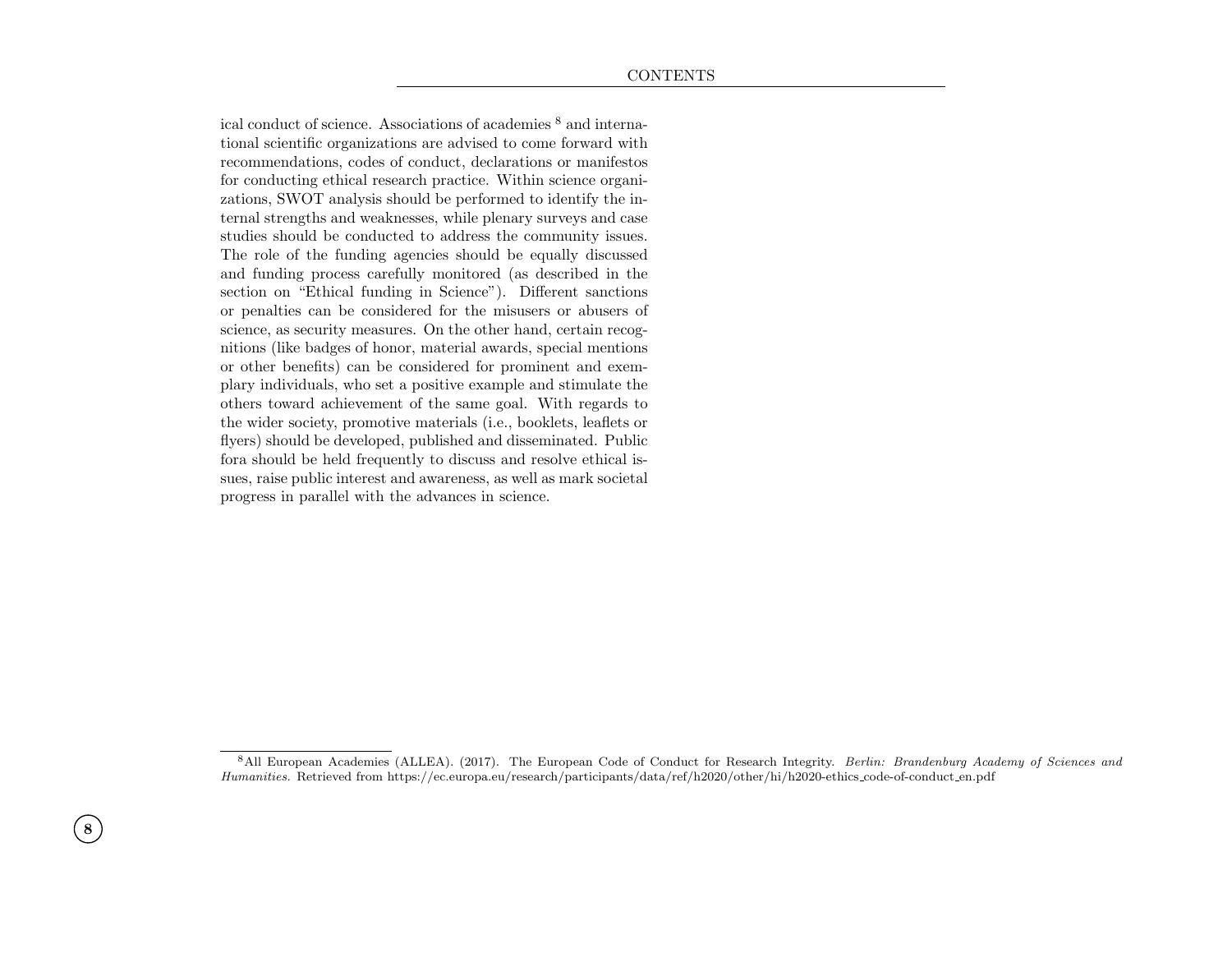# Funding in Science: How to ensure fair allocation of funds to promising researchers?

Scientific research is a rather complex process consisting of fairly simple procedures. The scientific pursuit is usually based on the logical, systematic and sequential order of steps: search for new information about a particular subject, finding the causes, coming up with the solutions, and proposing applications of the newly established knowledge. This process costs money on both the operative level (i.e., enabling human/material resources for execution of tasks) and the experimental level (i.e., conducting basic/applied science). So, how do researchers manage the available financial resources, in order to do good-quality, responsible work? How can researchers get money from different sources? And moreover, how can this process be more ethical, in order to balance and equalize opportunities for both junior and senior researchers?

The problem Researchers need a total or partial covering of their basic scientific activities as well as management of the additional costs. These include: a) operative costs (i.e., fees for equipment, office and laboratory rental/use, materials, suppliers, consumables, computing and technical data infrastructure rental/use fee), b) personal salaries (i.e., regular payments or wages of principal investigators, co-investigators, researchers, student/s, technicians and research staff/s), as well as c) other direct costs (i.e., travel related to sampling of material/s or data analysis required for research activities, information technology helpdesk services, publication costs, workshops, conferences, facilities, intellectual property registration, etc).

The challenges Science funding processes have shifted from support based on public and private initiatives (as well as donations by philanthropists), to support dependent on personal motivation, decisiveness and inventiveness of research individuals or teams. Due to limited grant policies and interest for-profit funding, it is getting harder to find open funding from public and/or private grants. Generally, funding opportunities are not discriminative across scientific disciplines especially between fundamental and applied research (even though there are certain differences between those domains with regards to the public outreach, immediate/postponed impact, or interconnection with the rest of the knowledge, as well as with the industry and other economical players). On the other hand, the available material sources remain disproportionate and depend strongly on the applicant's age and experience (especially favoring senior or experienced applicants who enjoy incommensurate advantages, in comparison with junior and/or emerging scientists). Another problem of such funding systems is that they often fail to conserve and enhance diversity within the scientific community (e.g. by providing specific funding for scientists taking parental leave, or having other special circumstances). Please refer to the section on "Inclusivity in Science" for more elaborate considera-

 $(9)$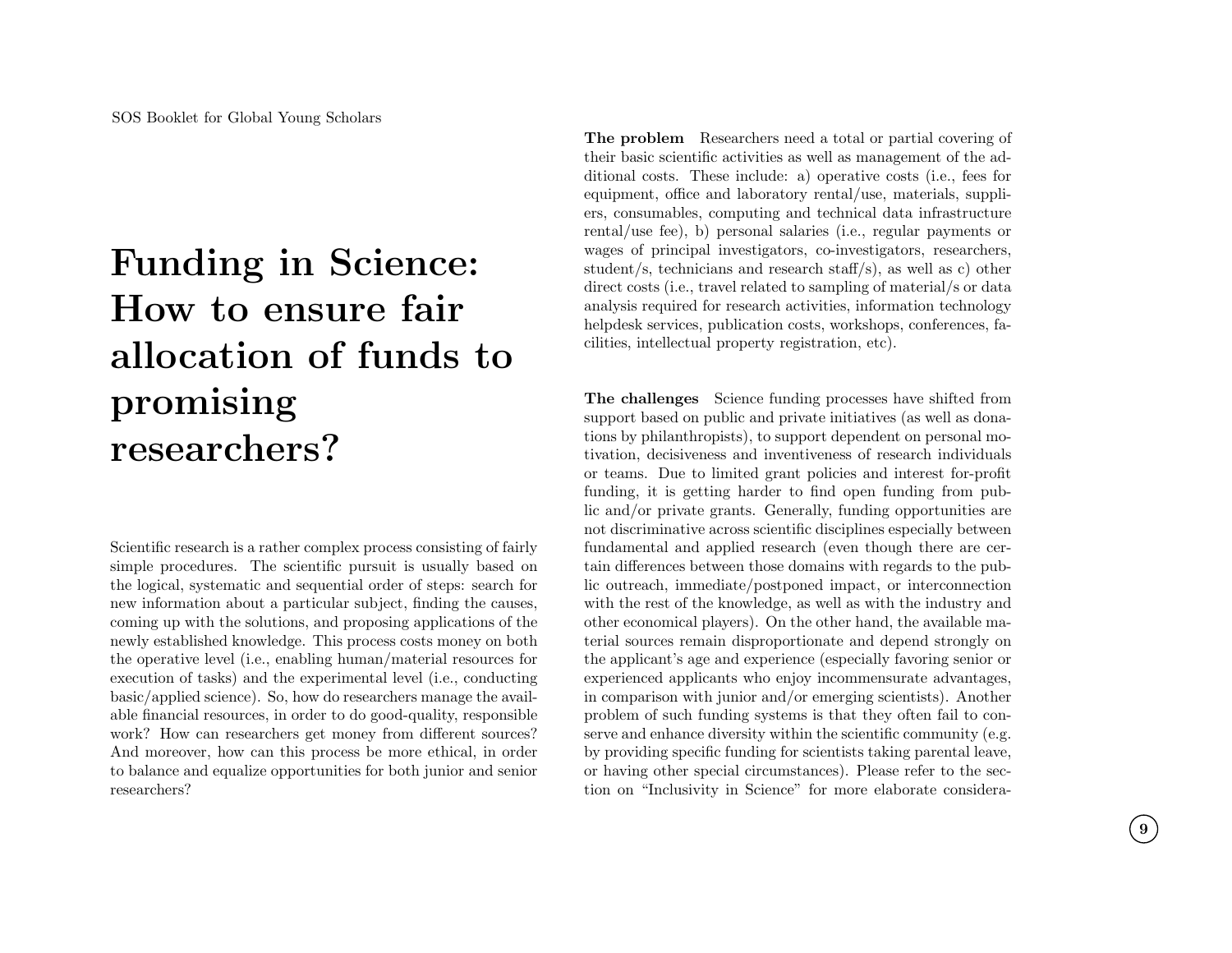tions on the topic. This happens especially when the evaluation is mostly based on scientometric data, while the originality of the scientific idea is less important. Similarly, funding of basic science questions should not be overlooked and under-financed when compared with industry-driven science. Therefore, it is of utmost importance to consider different kinds of grants in order to separately evaluate basic and fundamental research, as well as senior and junior researchers.

The solutions Firstly, the available funds should be proportional to the GDP in each country, and they should come from different sources, such as public, private, personal and cooperative (crowdfunding) agencies. As regards the latter, various funding opportunities (which are not conventional in a strict sense) exist nowadays: different agencies can offer grants, fellowships, and full coverage for scientific research. So, offering matching strategies (i.e., proposals based on total centralization or decentralization of scientific funding) can be successful in certain cases. In addition, professional organization, as well as transparent evaluation systems (with possibilities for bilateral feedback) are the key assets of a good funding agency, which has to manage both public and private funds. Specific grant proposals and equitable evaluation may help young scientists to become independent and may also help the (re)integration of scientists with special life circumstances (e.g., returning to work after a parental leave). Agencies should also provide credit for childcare both for application (e.g., for the age limit) and also during evaluation of one's scientific output. Finally, internal institutional organization and high quality-control practices must be established, in order to: evaluate scientific merits of applicants; frequently monitor their science-related activities: and check the quality of the outcomes that have been financed. The interconnections and inter-relatedness between science and industry, with information transfer between fundamental science and the industrial research should be enhanced in both direc-

10

tions, as it would ultimately work for the profit of not only scientists or businessmen, but the society as a whole.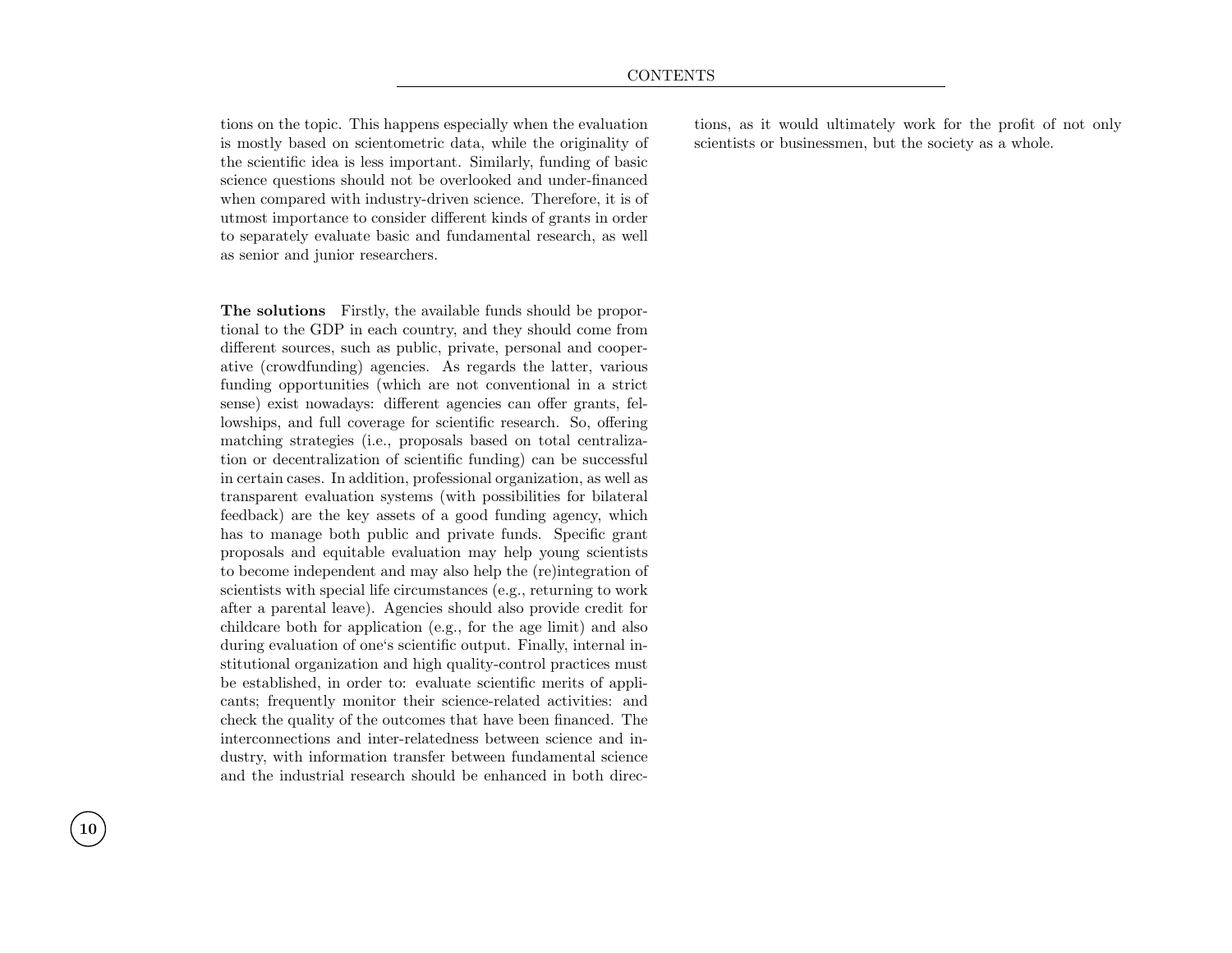# Inclusivity in Science: How to reduce existing inequalities in science?

The world of academia resides upon constant imbalance between genders, races, ethnicities, classes. Although the number of female scientists has been increasing in the last few decades, it continues to be disproportionately lower than the number of male scientists in most countries, especially with regards to science, technology, engineering and mathematics  $(STEM)^{9,10}$ . The imbalance is present not only between different genders, but also in people with different origins or backgrounds, persons with disabilities, and other underrepresented social groups. Inequalities often start to form very early on by limited access to primary education, and with time they only grow bigger, stronger and louder. As a result, the inequalities at the highest scientific career stages (postdoctoral researchers, principal investigators, professors) become evident and challenging, and thus require urgent action.

The problem In its essence, the scientific research presents a creative process requiring divergent thinking and always considering different approaches and perspectives. The long-standing research in the fields of sociology, economics and organizational psychology have consistently confirmed that having a more diverse scientific community would result in more innovative scientific solutions<sup>11</sup>. Apart from higher-quality results and enhanced creativity in the research process, increased inclusivity in science would also ensure a more just, respectful and open working environment, where all human potentials would have a chance to flourish. Thus, the society, the institutions and the individuals would benefit from a more inclusive scientific community.

The challenges Inequalities experienced by individuals from vulnerable groups spread in concentric circles: starting with the most basic unit (i.e. family) and spreading up to the widest portions (i.e. society). Obstacles that are present from the very start, are broadly shared values and stereotypes, limited access to education and other resources, poor educational support at home and at school. With such disadvantaged position, the task of overcoming obstacles and regarding them as challenges requires more than a strong will. It requires organized and coordinated support from different actors. Even if a person manages to overcome all these obstacles and pursues an academic career, it is likely that s/he would experience unequal

<sup>&</sup>lt;sup>9</sup>Academy of Science of South Africa. (2015). Women for Science:: Inclusion and Participation in Academies of Science. Pretoria: ASSA. Retrieved from https://www.assaf.org.za/files/ASSAf%20news/ASSAF IAP%20Report%20Final.pdf

 $10$ European Commission. (2003). Enwise Report, Waste of Talents: Turning Private Issues into a Public issue. *Brussels: European Commission*. Retrieved from https://ec.europa.eu/research/swafs/pdf/pub gender equality/enwise-report en.pdf.

 $11$ European Institute for Managing Diversity. Diversity and innovation: A business opportunity for all. *European Community Program for Employment* and Social Solidarity (2007-2013). Retrieved from http://www.iegd.org/pdf/Task%203%20-%20Innovation.pdf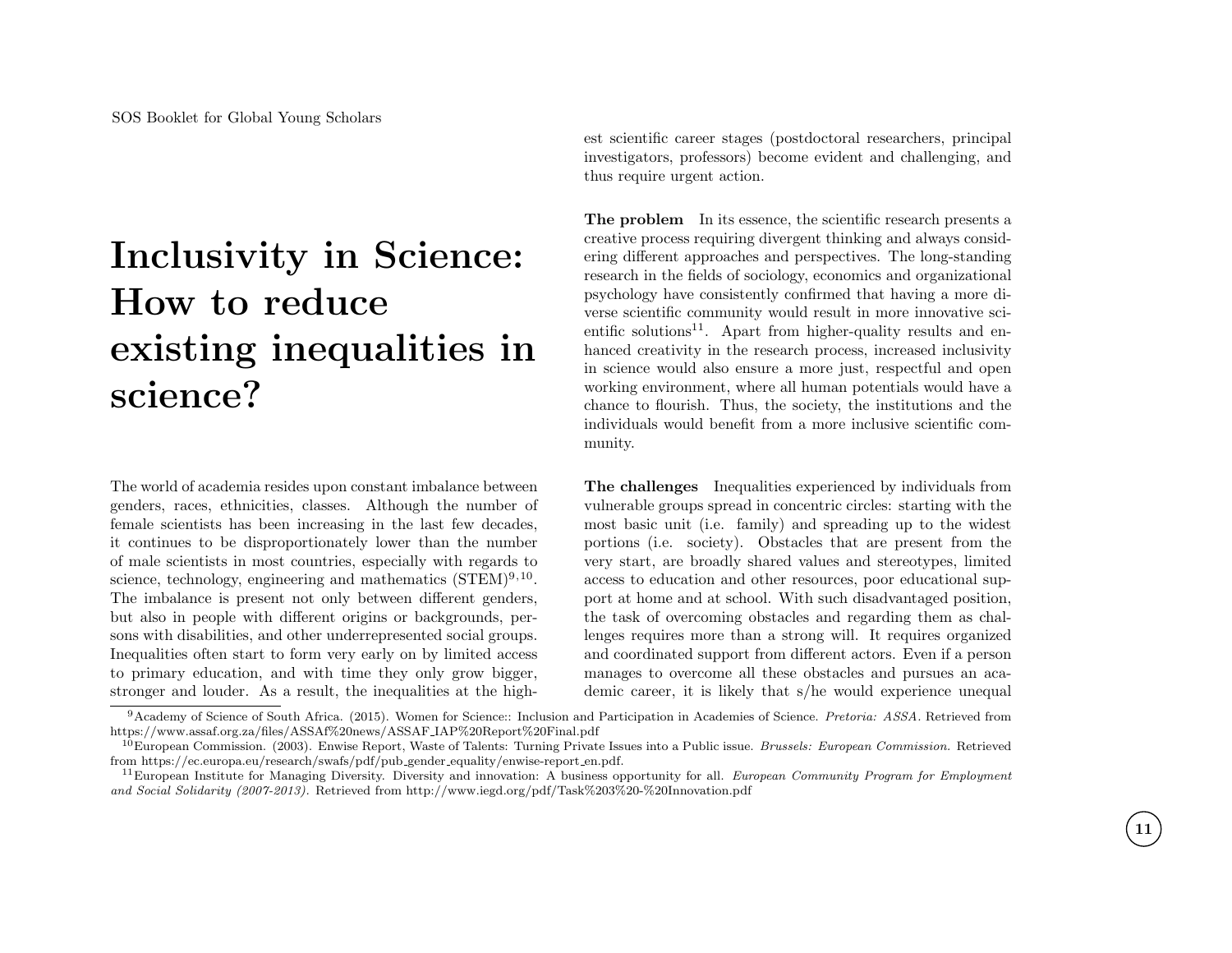employment opportunities and pay rate, difficulties in managing work-life balance, lack of mentorship and limited access to leadership training programs and higher positions, which may all lead to higher dropout rates and shorter career paths.

The solutions The obstacles which encircle like high walls the affected groups and individuals, require coordinated action which would spread like circles of water to the furthermost riches in the society. At the level of family and local community, access to proven information, material and psychosocial support, as well as successful role models should be ensured.

At the level of educational system, policies that support unbiased and fair quality education, scholarships based on families' incomes and students' needs, grants for school and communities in disadvantageous regions and training for the school staff are required. Regular educational programs promoting critical thinking, as well as specialized extracurricular activities accessible to all children are needed.

At the level of the work units, diversity and inclusion issues can be diagnosed using research methods such as climate surveys or interviews, conducted by sensitized and well-trained professionals. Results can inform the policymakers based on transparent and efficient procedures to prevent biases and irregularities in the hiring and professional development process, to prevent pay gaps, abuse of power and exclusion from the decision-making process. Namely, young female scientists and other individuals from vulnerable groups (but also anyone else) can feel protected and respected in their work environment when they are regarded in equal terms with others, but also when they are treated in empathic and flexible manner (especially with regards to the working shifts, hours and places, parental leave programs, and supporting programs to facilitate reintegration after career interruptions). Workplaces that are

12

open for networking and peer support groups, dedicated mentorship and collective leadership are of utmost importance.

Finally, at the societal level awareness-raising campaigns that would alleviate stereotypes and prejudices among people are needed. In realization of educational and psychosocial support programs at schools, several actors should play an important role: universities and local communities, science communicators and media, as well as representatives of NGO's and international organizations. Policies which facilitate the work of minorities within the wider scientific environment (e.g. by inclusion of participants with diverse backgrounds in conferences/workshops, or by unbiased awarding of prizes of selection committees) are strongly recommended and (judging by the workshop experience of the contributing authors), proven to effectively work.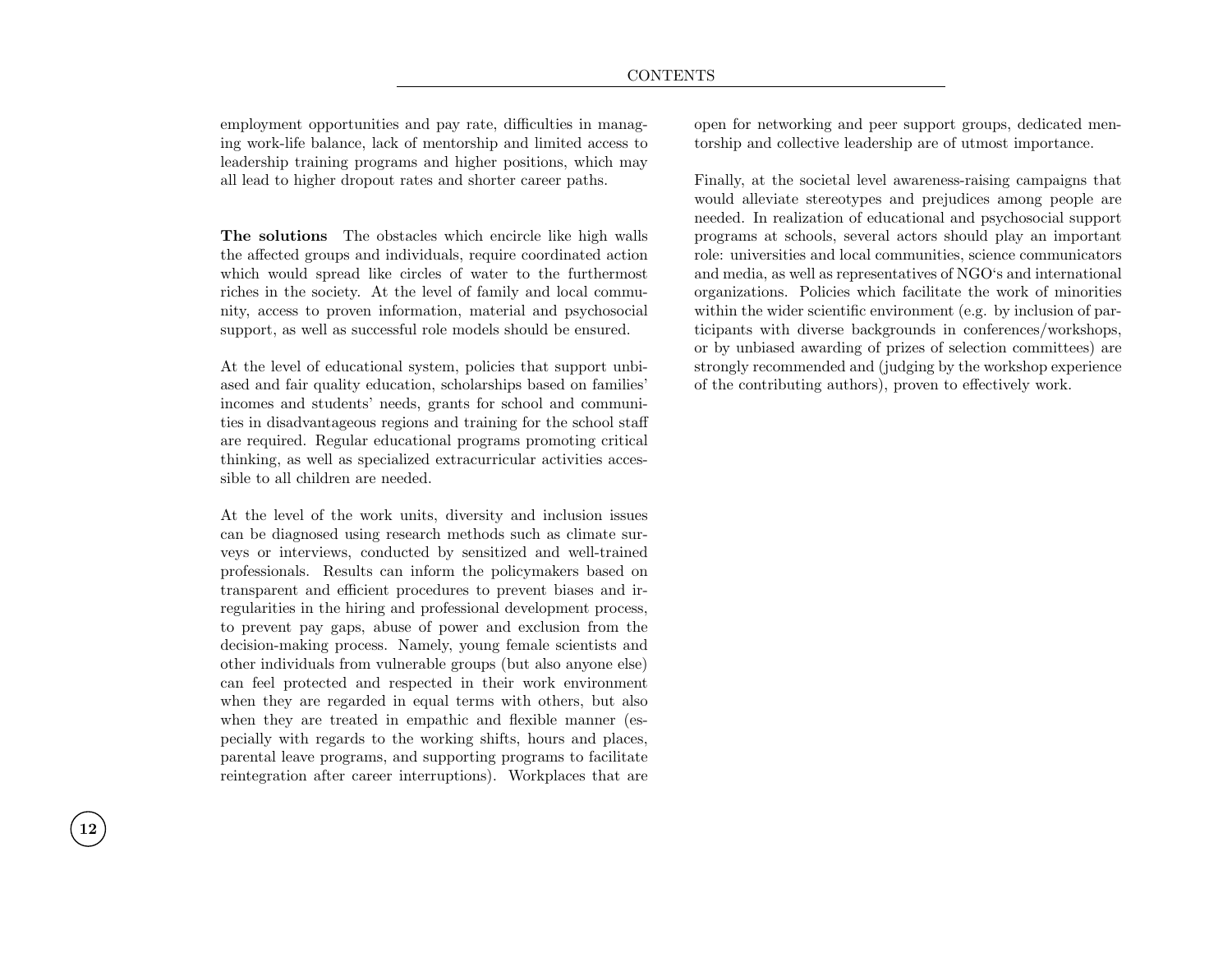# Leadership in Science: How to cultivate a young collective leader?

Scientific approach implies deductive reasoning with invention of sound hypotheses or theories, supported by solid data, reliable methods and standard practices. It usually involves careful observation of phenomena of interest, sometimes followed by repetitions with experiments. The scientific practice as invented and conducted by humans, is a creative and often unpredictable task. It's course is dynamic (ever-changing) and plastic (easily-adaptive). This process has become increasingly facilitated with the fast technological progress, so efficient management of all available resources (human, informational, technological, material) is much needed in order to optimize the scientific outcome. Therefore, a model leadership, relying on respectful relations and team cooperation, will maximize the joint efforts towards the achievement of a shared goal. The collective leadership epresents one such 'engine', a strong force nurtured by all involved actors, and supported by the collaborative nature of their relationships. It has the potential to incentivize researchers to step forward, and mobilize them to contribute to the team with their own knowledge, experience and expertise. In sum, collective leadership in science, is a form of art as much as it is a science.

**The problem** The classical leadership model<sup>13</sup> relies on the power of senior authorities (be they academicians, principal investigators, research directors, group leaders, supervisors or mentors), and is supported by a strong hierarchy of roles (assumed by the researchers). As such, it has significant limitations for younger scholars, because it often restricts personal development and advancement along the institutional ladder, while it also inhibits inclusivity and diversity. In addition, it frequently prevents efficient circulation of knowledge, and optimal utilization of expertise within the team. Hence the need for collective leadership since it promotes sharing of opinions and responsibilities, joining forces in accountable decision-making, and honest, genuine engagement by each individual. A major contribution of the collective leadership approach is the following shift: from cooperation relying on roles and positions, to cooperation relying on contributions and responsibilities within the group.

The challenges The decision-making process which is concentrated in a single leader (or a handful of authorities) often produces imbalances. Simply put, fewer people move at a slower pace and serve as ineffective driving force in the struggle to catch-up with the fast technological developments. Researchers working in such environments are compelled to invest excessive energy in order to make their voices heard, their opinions considered, their suggestions and proposals valued. In addition, hierarchy of authors in some branches of science (marked by rigid lineup of distinct authorship positions within publications) is strongly reinforced, often inhibiting individual recognition, as

<sup>12</sup>r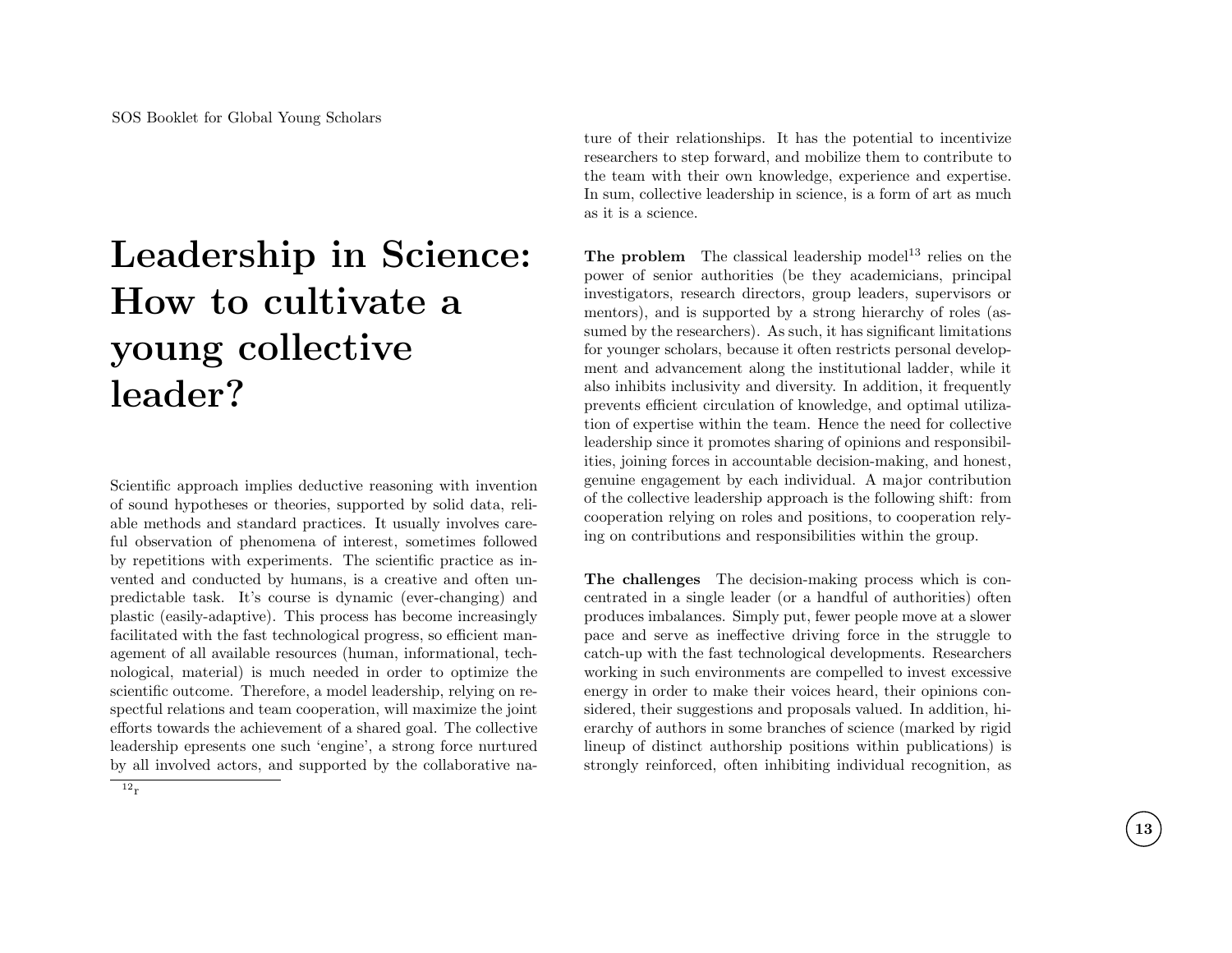well as autonomy and career advancement of young scientists, and is thus not highly motivating or empowering. In fact, young global scholars are experiencing similar challenges, regardless of the specific research field, organizational setting and geopolitical context because "the difficulty of breaking down silos", "the existing hierarchies", "as well as preference for seniority over talent" often gets in the way of  $success<sup>14</sup>$ . So, the collective leadership model will offer a framework to overcome these issues and enable more equitized and well-balanced work environment.

The solutions Here, we offer a practical guideline of potential steps and activities, which could help scientists to grow as collective scientific leaders, and mark a successful start of their academic career. The activities should start from the self and suggest practices for self-analysis and personal improvement (for more elaborated considerations on the topic please refer to "Science and the Self" section). The strategies include: active listening with reflection and evaluation of absorbed knowledge; active learning with identification of problems and finding solutions; tracking personal motivation, drive and inspiration; improving communication with others; acquiring efficiency in multi-tasking (to handle research, relations, teaching or administration); all the while remaining a role model (professional as much as ethical). However, the importance of the scientific and educational institutions should also be emphasized, as they provide information, teach methodologies and offer various tools for acquiring knowledge and personal improvement. Later on, the process should be oriented towards the surroundings and the wider environment to include tasks as: shaping a clear vision and providing concise instructions for future; efficient commu-

14

nication with the group members; engagement and inspiration of teammates; frequent consultations with colleagues; collection of diverse opinions and ideas; evaluation of priorities and available solutions with smart delegation of tasks; and finally their smooth execution. Providing support to juniors, while helping out the senior colleagues. Establishing new (multinational and multidisciplinary) connections and nourishing the existing ones (via joint scientific events). Setting common challenges, shaping them as solvable goals, and enforcing fair rules. Recognizing and rewarding each success of others, each step of advancement, completion of each and every goal, no matter how small.

Envisioned as such, collective leadership in science will contribute toward healthy working environment and trustworthy relations between individuals. In time, the collective leadership can become a lifestyle cultivated within the group (instead of a power, concentrated in a single individual). The collective mindset would create awareness about the importance of scientific work (towards a greater good of humanity), promote engagement (in one's own close community) and will also enhance the meritocratic recognition and advancement in career paths. As a result, personal and societal progress may follow. In large steps and quantum leaps, catching up with the technological and scientific developments.

 $12$ Leopold Leadership Program. (2018). Collective Leadership: Linking Knowledge to Action. Stanford Woods Institute for the Environment. Retrieved at: https://stanford.app.box.com/s/eitjebzefac0e1of5lg05zo8wkz9axiq

<sup>13</sup>IAP Working Group for "Improving Scientific Input to Global Policymaking". (2019). Merit-based Academies in the 21st Century: A Think Piece. Washington: InterAcademy Partnership. Retrieved from: https://www.interacademies.org/36067/Resources

<sup>&</sup>lt;sup>14</sup>Gee RE, Jarvinen T, Sultana TA, Destura R, Gjoneska B. (2012). IAMP Tackles a Void in Medical Education: Leadership. *Lancet.* 379(9813):e25. doi:10.1016/S0140-6736(12)60148-2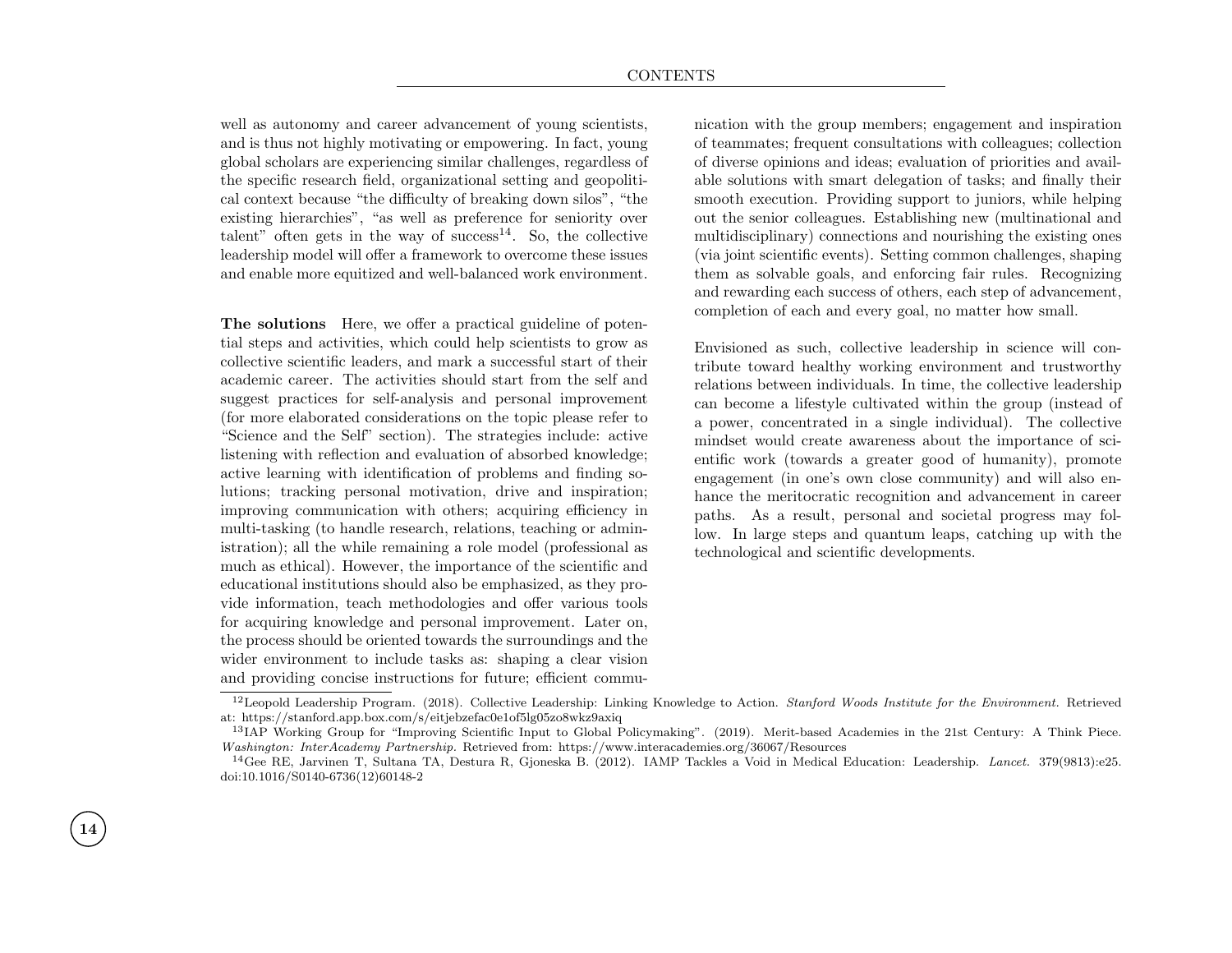# Appendix I Recommended Bibliography

[1] Oni, T., Toldi, Gergely., Jayasundara, D., Egbetokun, A., Ahmed, N., Rios, C. (2019). Declaration on the Guiding Principles of Young Academies. Berlin: Global Young Academy. Retrieved from: https://globalyoungacademy.net/wpcontent/uploads/2019/11/Declaration-YAs-2019.pdf

[2] Young Scientists. (2018). Code of Conduct. Geneva: World Economic Forum. Retrieved from: http://www3.weforum.org/docs/WEF Code of Ethics.pdf

[3] Marwick, A., Lewis, R. (2017). Media Manipulation and Disinformation Online. New York: Data & Society Research Institute. Retrieved from:https://datasociety.net/pubs/oh/DataAndSociety/ MediaManipulationAndDisinformationOnline.pdf

[4] World Science Forum. (2019). Declaration of the  $9^{th}$  World Science Forum. Budapest: Hungarian Academy of Sciences. Retrieved from: https://worldscienceforum.org/data/cikkek/declaration/ WSFdeclaration2019 print.pdf

[5] Maehr, M. L., Braskamp, L. A. (1986). The Motivation Factor: A theory of Personal Investment. Lexington Books: DC Heath and Com.

[6] Address speech by Dr. Tollulah Oni. (2019). Thematic Session on Science for Peace: Success and Future Responsibilities. Budapest: World Science Forum. Retrieved from: https://mta.videotorium.hu/en/recordings/35426/ thematic-sessions-i-a-science-for-peace-successes-andfuture-responsibilities

[7] World Medical Association. (2013). Declaration of Helsinki: Ethical Principles for Medical Research Involving Human Subjects.  $64^{th}$  WMA Assembly, Fortaleza, Brazil. Retrieved from https://www.wma.net/wpcontent/uploads/2016/11/DoH-Oct2013-JAMA.pdf

[8] All European Academies (ALLEA). (2017). The European Code of Conduct for Research Integrity. Berlin: Brandenburg Academy of Sciences and Humanities. Retrieved from https://ec.europa.eu/research/participants/data/ref/ h2020/other/hi/h2020-ethics\_code-of-conduct\_en.pdf

[9] Academy of Science of South Africa. (2015). Women for Science: Inclusion and Participation in Academies of Science. Pretoria: ASSA. Retrieved from https://www.assaf.org.za/files/ASSAf%20news/ASSAF IAP%20Report%20Final.pdf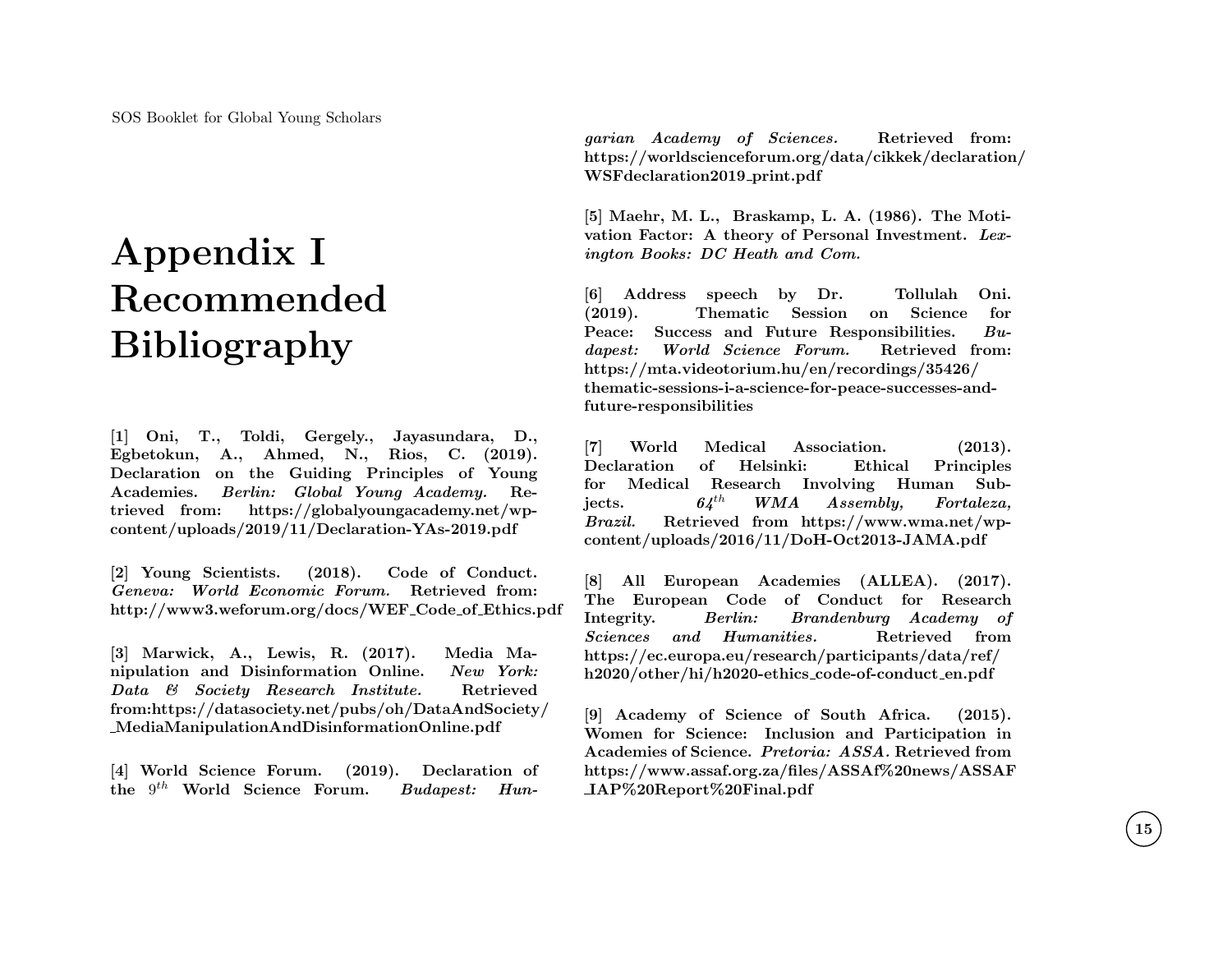[10] European Commission. (2003). Enwise Report, Waste of Talents: Turning Private Issues into a Public issue. Brussels: European Commission. Retrieved from https://ec.europa.eu/research/swafs/pdf/pub gender  $-equality/envise-report_en.pdf.$ 

[11] European Institute for Managing Diversity. Diversity and innovation: A business Opportunity for All. European Community Program for Employment and Social Solidarity (2007-2013). Retrieved from http://www.iegd.org/pdf/Task%203%20- %20Innovation.pdf

[12] Leopold Leadership Program. (2018). Collective Leadership: Linking Knowledge to Action. Stanford Woods Institute for the Environment. Retrieved at: https://stanford.app.box.com/s/ eitjebzefac0e1of5lg05zo8wkz9axiq

[13] IAP Working Group for "Improving Scientific Input to Global Policymaking". (2019). Merit-based Academies in the  $21^{st}$  Century: A Think Piece. Washington: InterAcademy Partnership. Retrieved from: https://www.interacademies.org/36067/Resources

[14] Gee RE, Jarvinen T, Sultana TA, Destura R, Gjoneska B. (2012). IAMP Tackles a Void in Medical Education: Leadership. Lancet. 379(9813):e25. doi:10.1016/S0140-6736(12)60148-2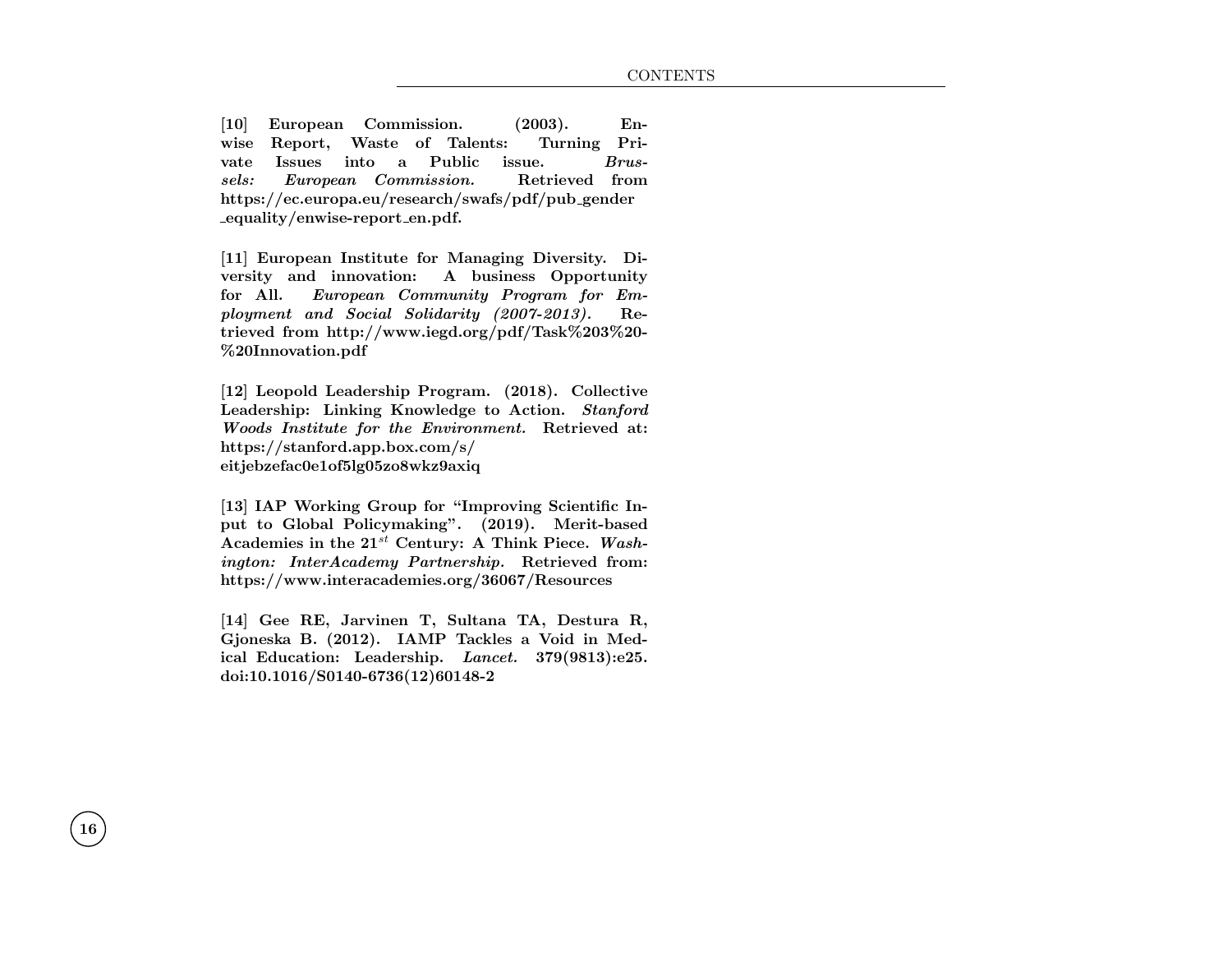# Appendix II Contributors

## Main contributors:

## Biljana Gjoneska

Academy of Sciences and Arts of North Macedonia, Skopje, MK

## Reina Camacho Toro

CNRS-LPNHE Sorbonne Université Université de Paris (UdP), FR

## Natasa Simic

Faculty of Philosophy, University of Belgrade, RS

## Katalin Solymosi

Department of Plant Anatomy, ELTE Eötvös Loránd University, HU

## Other contributors:

Aiah AbuDouleh Jordan University of Science & Technology, JO

Ana Chies Santos Department of Astronomy, Institute of Physics, Federal University of Rio Grande do Sul, BR

Melek Chaouch Laboratory BioInformatics, Biomathematics and Biostatistics, Instiut Pasteur de Tunis, TN

Hazem Elbaz Department of Networks and Mobiles, Alaqsa University of Gaza, PS

Shymaa Enany Department of Microbiology & Immunology, Faculty of Pharmacy, Suez Canal University, EG

Stamatia Giannarou Hamlyn Centre for Robotic Surgery, Department of Surgery and Cancer, Imperial College London, UK

Angela Gono-Bwalya Department of Pharmacy, School of Health Sciences, University of Zambia, ZM

Daniela Haidu Institute of Chemistry "Coriolan Dragulescu", Temisoara, RO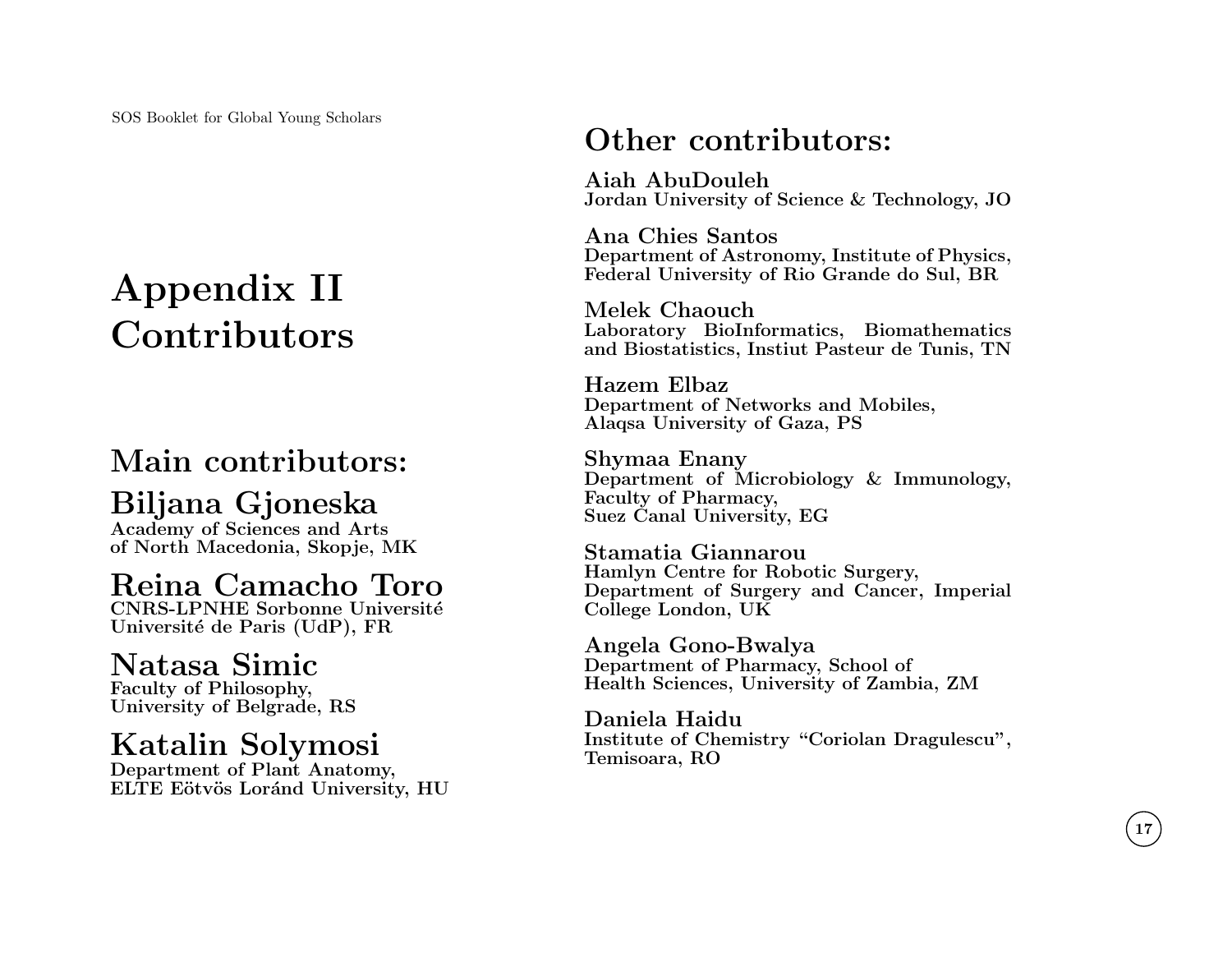Marcos Antonio Manzanares Chacón National Institute of Bioengineering, Central Venezuelan University, Caracas, VE

Anet Režek Jambrak Laboratory for Sustainable Development, Faculty of Food Technology and Biotechnology, University of Zagreb, HR

### Editor:

 $(18)$ 

Biljana Gjoneska

## Reviewers:

Peter McGrath (on behalf of IAP) Connie Nshemereirwe (on behalf of GYA)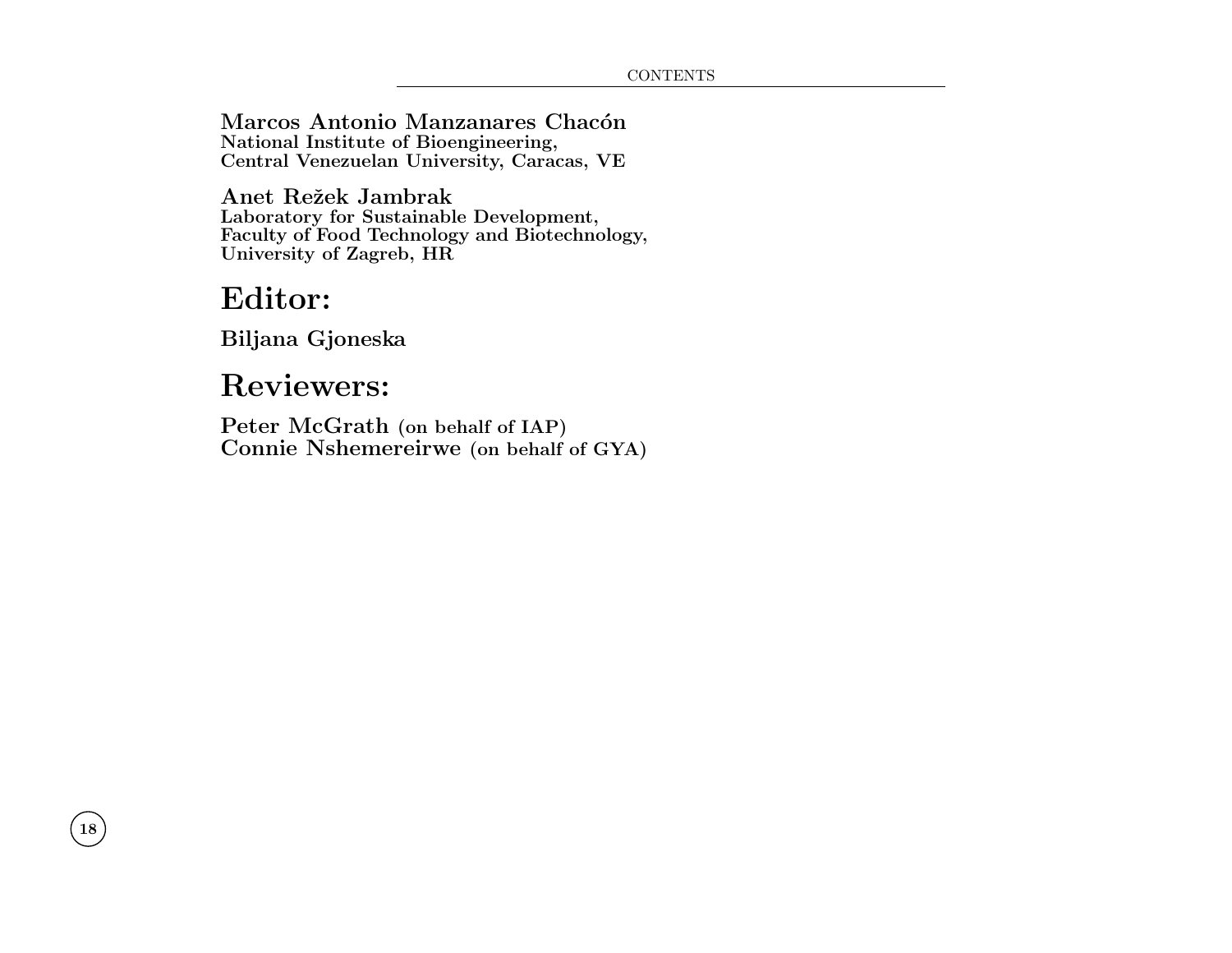### Workshop Participants:

Adél Sepsi Adina Coroaba Agnes Máté Aiah AbuDouleh Ajeng Arum Sari Amna Jabbar Siddiqui Ana Chies Santos Anet Režek Jambrak Angela Gono-Bwalya Barna Páll-Gergely Biljana Gjoneska Daniela Haidu Erika Bálint Éva Dékány Felix Bast Gergely Gábor Barnaföldi Giovanna Avellis Gitanjali Yadav Gitta Schlosser Hazem Elbaz Henry Mauricio Chaparro Solano Jakaria Rahman Jennifer Plaul Katalin Solymosi Laurence Obai Lidija Tičar Padar Maral Dadvar Marcos Antonio Manzanares Chacón Melek Chaouch Modiba Matome Mohammed Seridi Natasa Simic Navchtsetseg Nergui

Nonillon Aspe Orsolya Valkó Paula Grech Bonnici Prakoso Bhairawa Putera Reina Camacho Toro Richard Nami Muallil Shadi Ibrahim Alzu'bi Shymaa Enany Stamatia Giannarou Tozama Qwebani-Ogunleye

### Workshop Hosts:

Peter McGrath (on behalf of IAP) Connie Nshemereirwe (on behalf of GYA) Officials at the Hungarian Academy of Sciences (as the hosting institution of 2019 World Science Forum)

### Workshop Facilitators:

Maggie Dugan (Inclusive Innovation) Eshchar Mizrachi (Inclusive Innovation) Worajit Setthapun (Inclusive Innovation)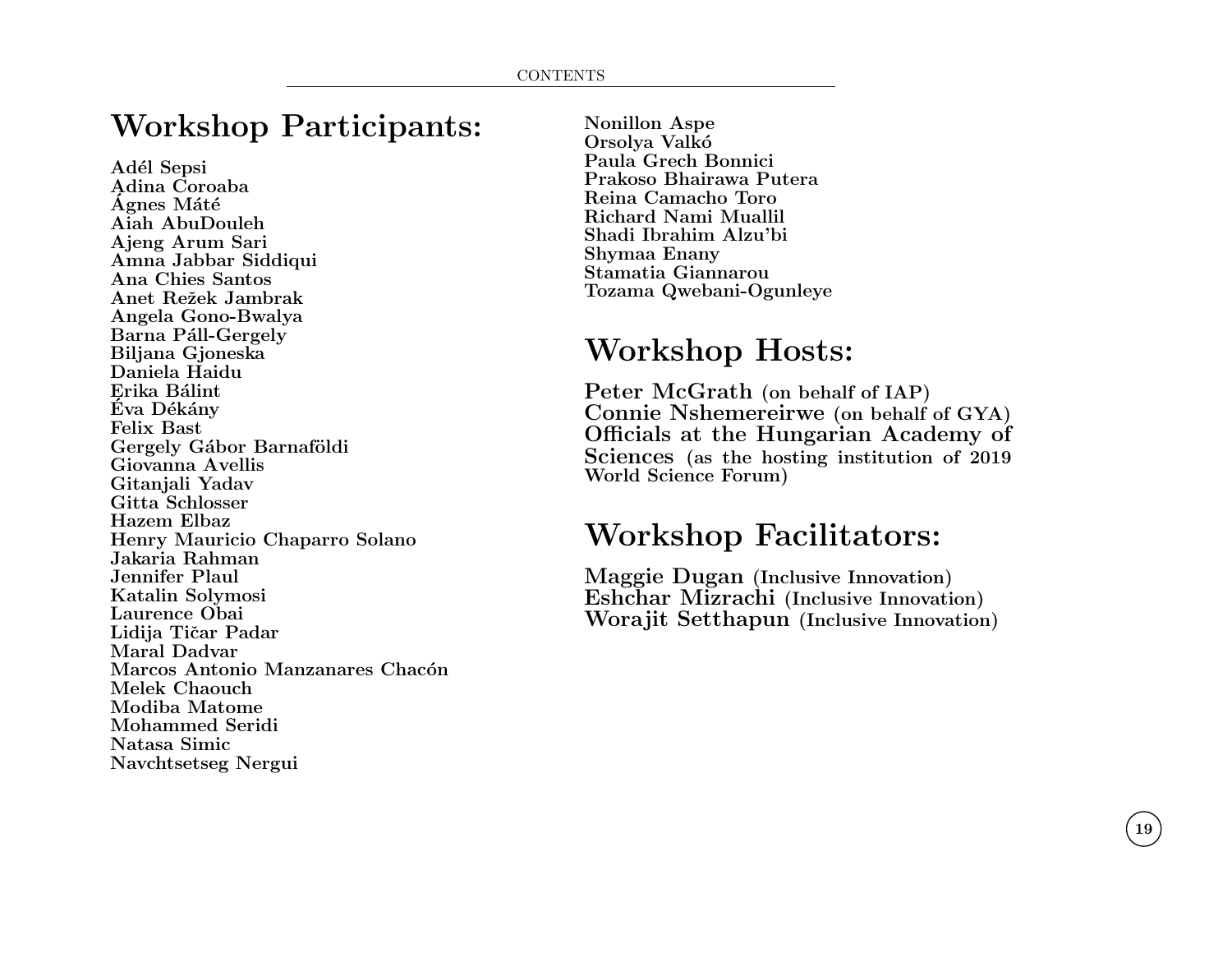### About the Organizers:

#### InterAcademy Partnership (IAP)

Under the umbrella of the IAP, more than 140 national, regional and global member academies work together to support the vital role of science in seeking evidence-based solutions to the world's most challenging problems. In particular, IAP harnesses the expertise of the world's scientific, medical and engineering leaders to advance sound policies, improve public health, promote excellence in science education, and achieve other critical development goals. More info available at www.interacademies.org and @IAPartnership on Twitter.

### Global Young Academy (GYA)

20

The GYA was founded in 2010 with the vision to give a voice to young scientists around the world. By empowering early to mid-career researchers to lead international, interdisciplinary, and intergenerational dialogues, the GYA mobilises talent from six continents for capacity-building, mentoring, engaging in science policy and improving the existing research environment. Members are selected by present members of the GYA for their demonstrated excellence in scientific achievement and their commitment to service to society. Currently, there are 200 GYA members and 258 alumni from 83 countries: Approximately half of members come from low- and middle-income countries. Many GYA members are likely to become the next generation of national and in-

ternational science leaders. The administrative Office receives its core funding from the German Federal Ministry of Education and Research (BMBF) and is hosted at the German National Academy of Sciences Leopoldina in Halle (Saale), Germany. More info available at www.globalyoungacademy.net and @GlobalY-Academy on Twitter.

### Knowinnovation (KI)

Knowinnovation facilitates workshops that collect scientists from different disciplines together to redefine the challenges of a complex question and catalyze each other's thinking to create radically innovative research proposals. KI runs workshop events for national funding organizations, as well as working directly with institutions and universities to accelerate scientific innovation. Inclusive Innovation, an initiative of Knowinnovation, designs and facilitates inclusive science leadership workshops for the African Science Leadership program (ASLP) and the ASEAN Science Leadership Program (ASEAN-SLP) and for various global leadership events sponsored by the Global Young Academy (GYA) and InterAcademy Partnerships (IAP). More info available at www.knowinnovation.com and @knowinnovation on Twitter.